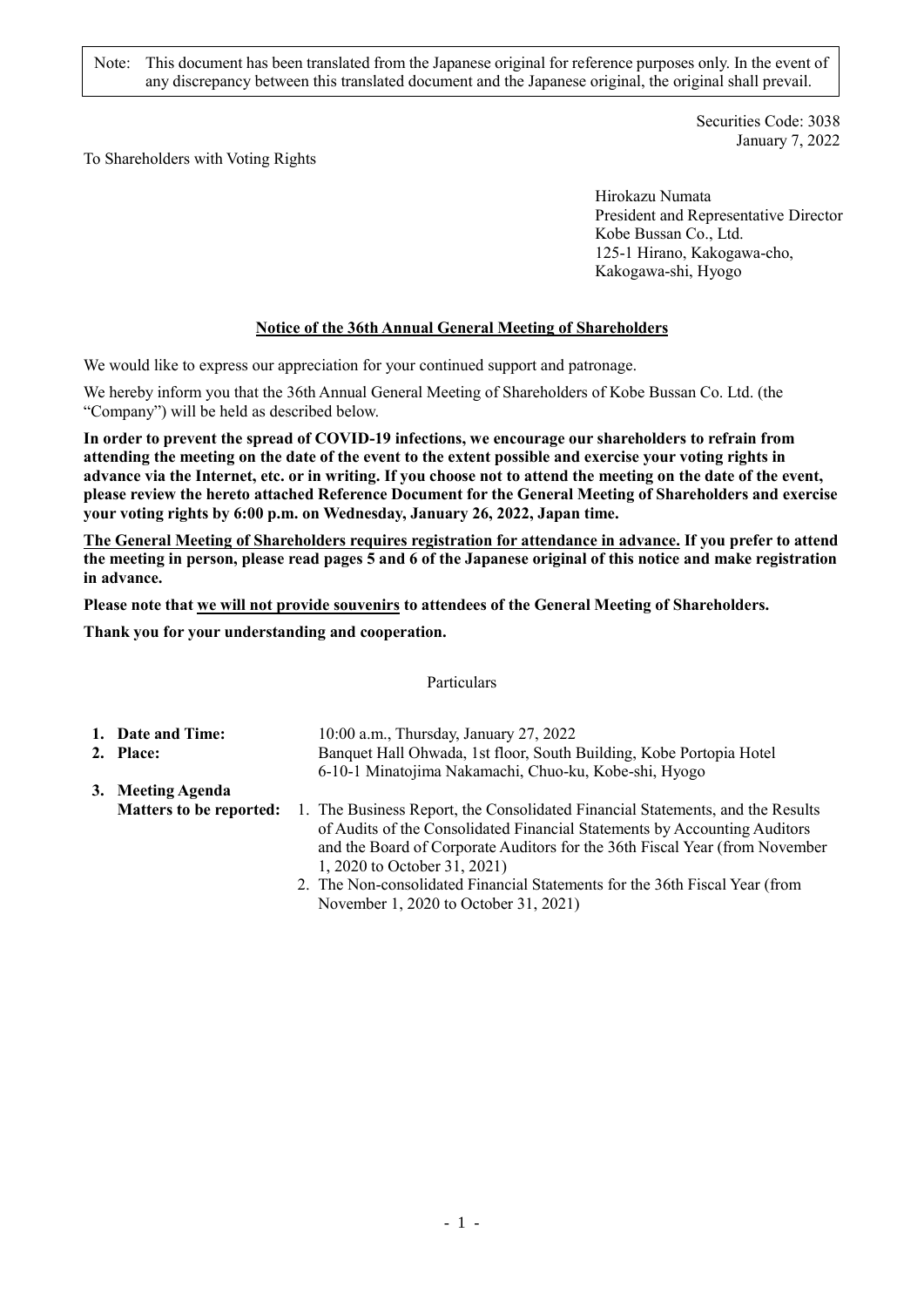#### **Matters to be resolved:**

| Proposal No.1 – Appropriation of Surplus                                                           |
|----------------------------------------------------------------------------------------------------|
| Proposal No.2 – Partial Amendments to the Articles of Incorporation                                |
| Proposal No.3 – Election of Six $(6)$ Directors (excluding Directors Who are Audit and Supervisory |
| Committee Members)                                                                                 |
| Proposal No.4 – Election of Five (5) Directors Who are Audit and Supervisory Committee Members     |
| Proposal No.5 – Determination of Amount of Remuneration for Directors (excluding Directors Who are |
| Audit and Supervisory Committee Members)                                                           |
| Proposal No.6 – Determination of Amount of Remuneration for Directors Who are Audit and            |
| <b>Supervisory Committee Members</b>                                                               |
| Proposal No.7 – Determination of Details of Share-based Payment Plan for Directors (excluding      |
| Directors Who are Audit and Supervisory Committee Members)                                         |
|                                                                                                    |

#### **4. Guide to the Exercise of Voting Rights**

- (1) When you exercise your voting rights in writing Please indicate your approval or disapproval of each proposal on the enclosed voting rights exercise form and return to arrive by the deadline specified on the previous page.
- (2) When you exercise your voting rights via the Internet, etc. Please read the Guide to the Exercise of Voting Rights via the Internet, etc. (available in Japanese only), and enter your approval or disapproval of each proposal following the on-screen guidance by the deadline specified on the previous page.
- (3) When you have exercised your rights multiple times If you exercise your voting rights both in writing and via the Internet, etc., the exercise via the Internet, etc. will be treated as a valid exercise of voting rights. If you exercise your voting rights multiple times via the Internet, etc., the latest exercise will be treated as a valid exercise of voting rights.
- (4) When you have a proxy attend the meeting Please have the proxy present a written proof of his/her voting rights together with the voting rights exercise form at the reception desk of the venue. The proxy must be another shareholder of the Company who has voting rights as provided by the provisions of Article 15 of the Articles of Incorporation of the Company.

Based on relevant laws and regulations and Article 14 of the Articles of Incorporation of the Company, following items are disclosed on the Company's website https://www.kobebussan.co.jp/ (available in Japanese only) and not included in the attachment to this notice.

- (i) Consolidated Statements of Changes in Equity
- (ii) Notes to Consolidated Financial Statements
- (iii) Non-consolidated Statements of Changes in Equity
- (iv) Notes to Non-consolidated Financial Statements

Accordingly, the attachment of this notice is a part of Consolidated and Non-consolidated Financial Statements which Corporate Auditors and Accounting Auditors respectively audited to prepare audit reports and accounting audit reports.

When you attend the meeting, please present the enclosed Voting Rights Exercise Form at the reception desk of the venue.

Please note that any changes to the Reference Document for the General Meeting of Shareholders, Business Report, and Consolidated and Non-consolidated Financial Statements will be posted on the Company's website https://www.kobebussan.co.jp/ (available in Japanese only).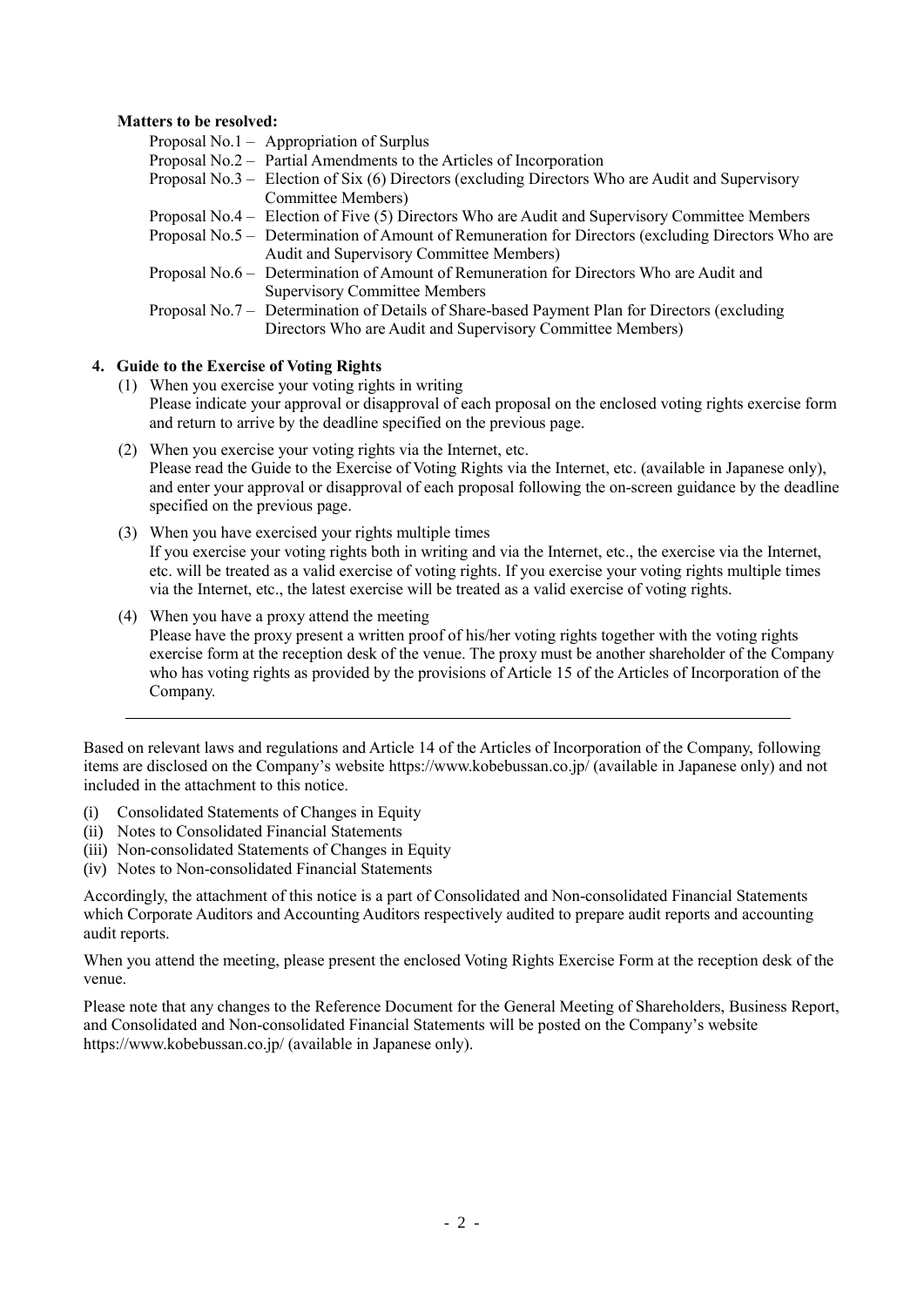# **Reference Document for the General Meeting of Shareholders**

### **Proposals and Reference Information**

#### **Proposal No.1 –** Appropriation of Surplus

The Company proposes the payment of year-end dividends for the 36th fiscal year (the "current fiscal year") as follows in view of the business performance for the current fiscal year and future business development.

Matters regarding dividends of surplus (year-end dividends for the 36th fiscal year)

- (i) Type of dividend property To be paid in cash
- (ii) Allotment of dividend property and aggregate amount thereof A dividend of 20 yen per ordinary share of the Company Aggregate amount of 4,363,773,600 yen
- (iii) Effective date for dividends of surplus January 28, 2022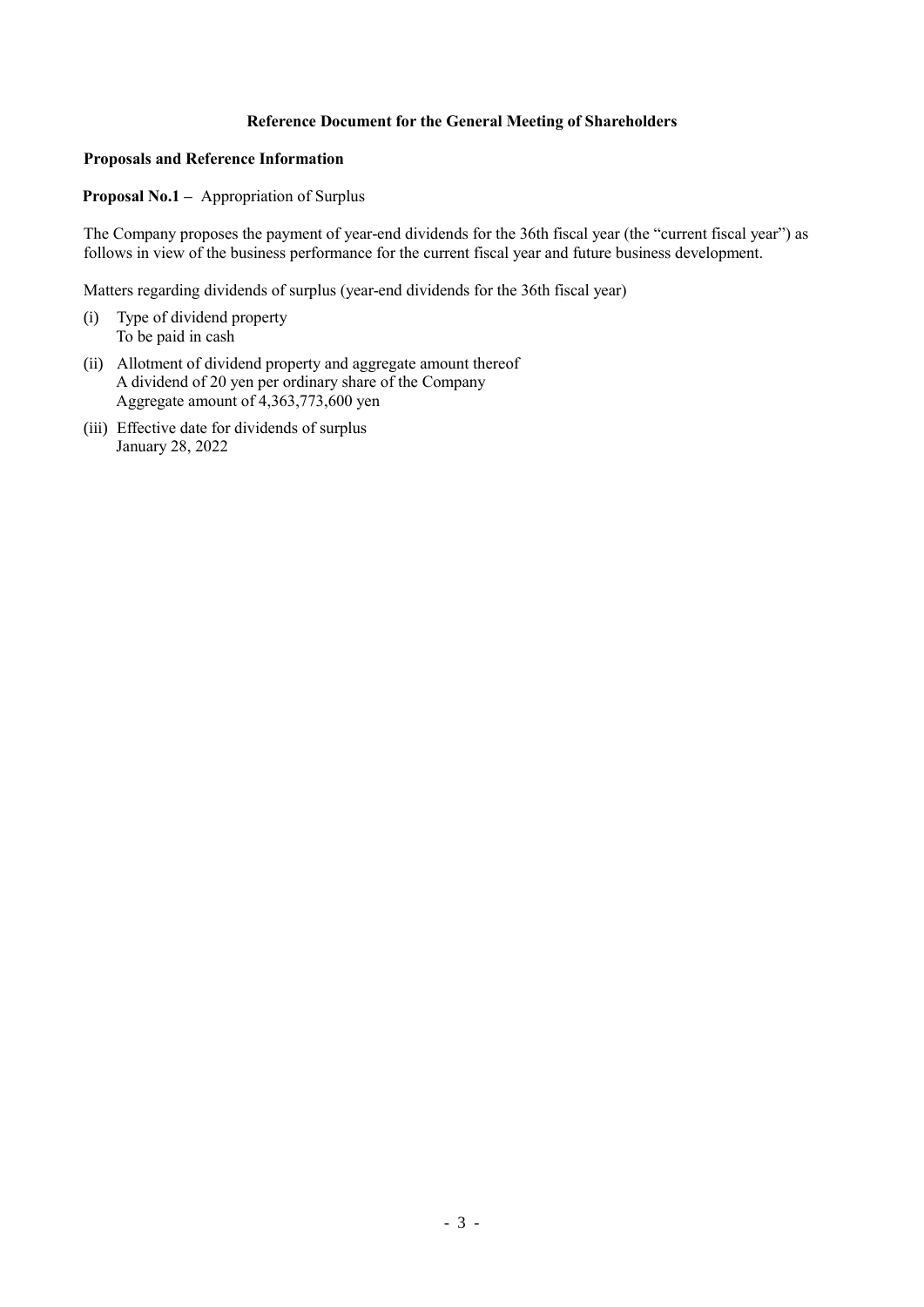# **Proposal No. 2 –** Partial Amendments to the Articles of Incorporation

- 1. Reasons for the amendment
	- (1) The Company has decided to transition from a company with a board of corporate auditors to a company with an audit and supervisory committee in order to strengthen the auditing and supervisory function of the Board of Directors and accelerate decision-making for business execution, thereby further enhancing corporate governance. Accordingly, the Company proposes to make amendments, including the establishment of new provisions concerning Director who is Audit and Supervisory Committee Member and the Audit and Supervisory Committee as well as the deletion of provisions concerning Corporate Auditor and the Board of Corporate Auditors, which are necessary for the transition to a company with an audit and supervisory committee.
	- (2) The Company proposes to newly establish Article 8 to clarify the rights exercisable with respect to shares of less than one (1) unit.
	- (3) The Company proposes to amend Article 24, Paragraph (2) of the current Articles of Incorporation to Article 26, Paragraph (2) of the Proposed Amendment in order to enable the Company to enter into liability limitation agreements with Directors other than Executive Directors, etc. for the purpose of continuously inviting competent human resources as Directors. Note that the Company has obtained the consent of each Corporate Auditor for the amendment as provided in Article 26, Paragraph (2) of the Proposed Amendment.
	- (4) In order to ensure flexible capital and dividend policies, the Company proposes to newly establish Article 33 and make other necessary amendments pursuant to the provisions of Article 459, Paragraph (1) of the Companies Act. This change will enable the Company to pay dividends from surplus, etc. by a resolution of the Board of Directors.
	- (5) In addition, the Company proposes to make necessary changes, such as renumbering the Articles, adding and deleting provisions, rearranging wording, and modifying words and phrases, in accordance with each of the above changes.
- 2. Details of the amendment

Details of the amendments are as follows. The amendments to the Articles of Incorporation in this proposal shall become effective at the conclusion of this General Meeting of Shareholders. (Amended parts are underlined.)

|                                                                                                                                                                                                                                                                                       | (Alliended parts are underlined.                                                                                                                                                                                                                                                            |  |
|---------------------------------------------------------------------------------------------------------------------------------------------------------------------------------------------------------------------------------------------------------------------------------------|---------------------------------------------------------------------------------------------------------------------------------------------------------------------------------------------------------------------------------------------------------------------------------------------|--|
| Current Articles of Incorporation                                                                                                                                                                                                                                                     | <b>Proposed Amendments</b>                                                                                                                                                                                                                                                                  |  |
| <b>Chapter I General Provisions</b>                                                                                                                                                                                                                                                   | <b>Chapter I General Provisions</b>                                                                                                                                                                                                                                                         |  |
| (Provisions omitted)<br>Articles $1-3$                                                                                                                                                                                                                                                | Articles 1-3<br>(Unchanged)                                                                                                                                                                                                                                                                 |  |
| (Establishment of Organizations)<br>Article 4 The Company shall have the following<br>organizations in addition to the General<br>Meeting of Shareholders and Directors.<br>1. Board of Directors<br>2. Corporate Auditors<br>3. Board of Corporate Auditors<br>4. Accounting Auditor | (Establishment of Organizations)<br>Article 4 The Company shall have the following<br>organizations in addition to the General<br>Meeting of Shareholders and Directors.<br>1. Board of Directors<br><b>Audit and Supervisory Committee</b><br>(Deleted)<br><b>Accounting Auditor</b><br>3. |  |
| Article 5<br>(Provisions omitted)                                                                                                                                                                                                                                                     | Article 5<br>(Unchanged)                                                                                                                                                                                                                                                                    |  |
| Chapter II Shares                                                                                                                                                                                                                                                                     | Chapter II Shares                                                                                                                                                                                                                                                                           |  |
| (Provisions omitted)<br>Articles 6–7                                                                                                                                                                                                                                                  | Articles 6–7<br>(Unchanged)                                                                                                                                                                                                                                                                 |  |
| (Newly established)                                                                                                                                                                                                                                                                   | (Rights on Shares of Less than One (1) Unit)<br>Article 8 A shareholder of the Company may not<br>exercise any right, except for the rights set<br>forth below, with respect to shares<br>constituting less than one $(1)$ unit held by the<br>shareholder:                                 |  |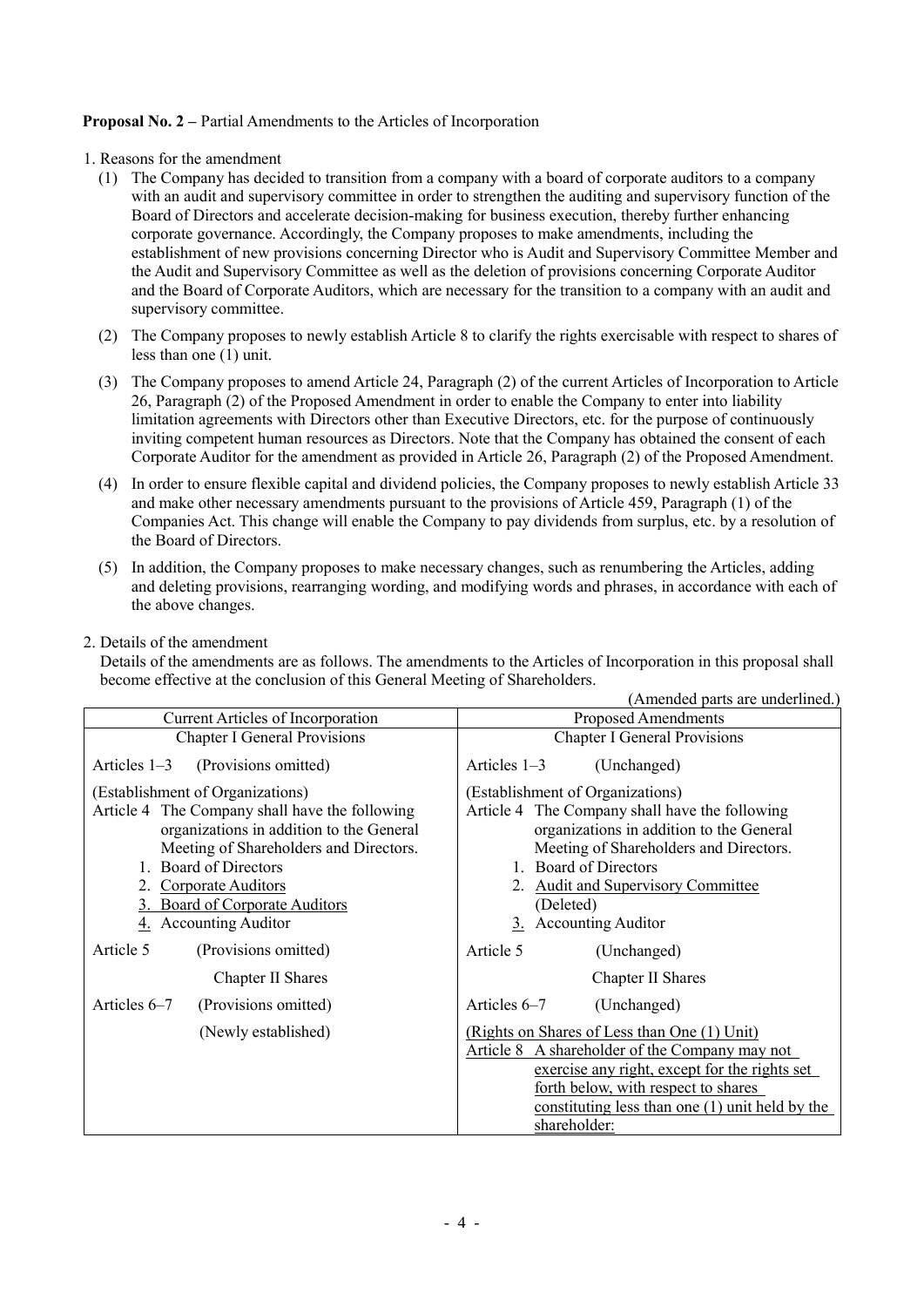|                               | Current Articles of Incorporation                                                                |                        | <b>Proposed Amendments</b>                                                                     |
|-------------------------------|--------------------------------------------------------------------------------------------------|------------------------|------------------------------------------------------------------------------------------------|
|                               |                                                                                                  |                        | 1. The rights provided for in the respective                                                   |
|                               |                                                                                                  |                        | item of Article 189, Paragraph $(2)$ of the<br>Companies Act;                                  |
|                               |                                                                                                  |                        | 2. The right to make a request under the                                                       |
|                               |                                                                                                  |                        | provisions of Article 166, paragraph (1) of                                                    |
|                               |                                                                                                  |                        | the Companies Act;<br>3. The right to receive an allotment of offered                          |
|                               |                                                                                                  |                        | shares and offered stock warrants in                                                           |
|                               |                                                                                                  |                        | proportion to the number of shares held by                                                     |
|                               |                                                                                                  |                        | such a shareholder.                                                                            |
| (Share Handling Rules)        |                                                                                                  | (Share Handling Rules) |                                                                                                |
|                               | Article $8$ The Company's shares shall be handled in<br>accordance with the Share Handling Rules |                        | Article 9 The Company's shares shall be handled in<br>accordance with the Share Handling Rules |
|                               | established by the Board of Directors.                                                           |                        | established by the Board of Directors in                                                       |
|                               |                                                                                                  |                        | addition to laws and regulations, and the                                                      |
|                               |                                                                                                  |                        | Article of Incorporation.                                                                      |
| Article 9                     | (Provisions omitted)                                                                             | Article 10             | (Unchanged)                                                                                    |
| (Record Date)                 |                                                                                                  |                        | (Deleted)                                                                                      |
|                               | Article 10 (1) The Company shall deem the<br>shareholders with voting rights that are            |                        |                                                                                                |
|                               | recorded in the final shareholder register                                                       |                        |                                                                                                |
|                               | as of the last day of each fiscal year to                                                        |                        |                                                                                                |
|                               | be those shareholders who are entitled to<br>exercise voting rights at the Annual                |                        |                                                                                                |
|                               | General Meeting of Shareholders with                                                             |                        |                                                                                                |
|                               | respect to the pertinent year.                                                                   |                        |                                                                                                |
|                               | (2) In addition to the preceding paragraph,<br>the Company may, by giving prior                  |                        |                                                                                                |
|                               | public notice, set a certain date as record                                                      |                        |                                                                                                |
|                               | date by a resolution of the Board of                                                             |                        |                                                                                                |
|                               | Directors, whenever it is necessary to<br>define persons entitled to exercise their              |                        |                                                                                                |
|                               | rights as shareholders or registered                                                             |                        |                                                                                                |
|                               | pledgees of shares.                                                                              |                        |                                                                                                |
|                               | Chapter III General Meeting of Shareholders                                                      |                        | Chapter III General Meeting of Shareholders                                                    |
| Article 11                    | (Provisions omitted)                                                                             | Article 11             | (Unchanged)                                                                                    |
|                               | (Newly established)                                                                              |                        | (Record Date for Annual General Meeting of                                                     |
|                               |                                                                                                  | Shareholders)          | Article 12 The record date for voting rights at the                                            |
|                               |                                                                                                  |                        | Annual General Meeting of Shareholders of                                                      |
|                               |                                                                                                  |                        | the Company shall be October 31 of each                                                        |
|                               |                                                                                                  | year.                  |                                                                                                |
| Article 12                    | (Provisions omitted)                                                                             | Article 13             | (Unchanged)                                                                                    |
| (Requirements for Resolution) |                                                                                                  |                        | (Requirements for Resolution)                                                                  |
|                               | Article 13 (1) Unless otherwise provided by laws and<br>regulations or these Articles of         |                        | Article $14$ (1) Unless otherwise provided by laws and<br>regulations or these Articles of     |
|                               | Incorporation, all resolutions of general                                                        |                        | Incorporation, all resolutions of general                                                      |
|                               | meetings of shareholders shall be                                                                |                        | meetings of shareholders shall be<br>adopted by a majority of the voting                       |
|                               | adopted by a majority of the voting<br>rights of the shareholders present at                     |                        | rights of the shareholders present who                                                         |
|                               | such meetings.                                                                                   |                        | are entitled to exercise their voting<br>rights at such meetings.                              |
| (2)                           | (Provisions omitted)                                                                             | (2)                    | (Unchanged)                                                                                    |
|                               |                                                                                                  |                        |                                                                                                |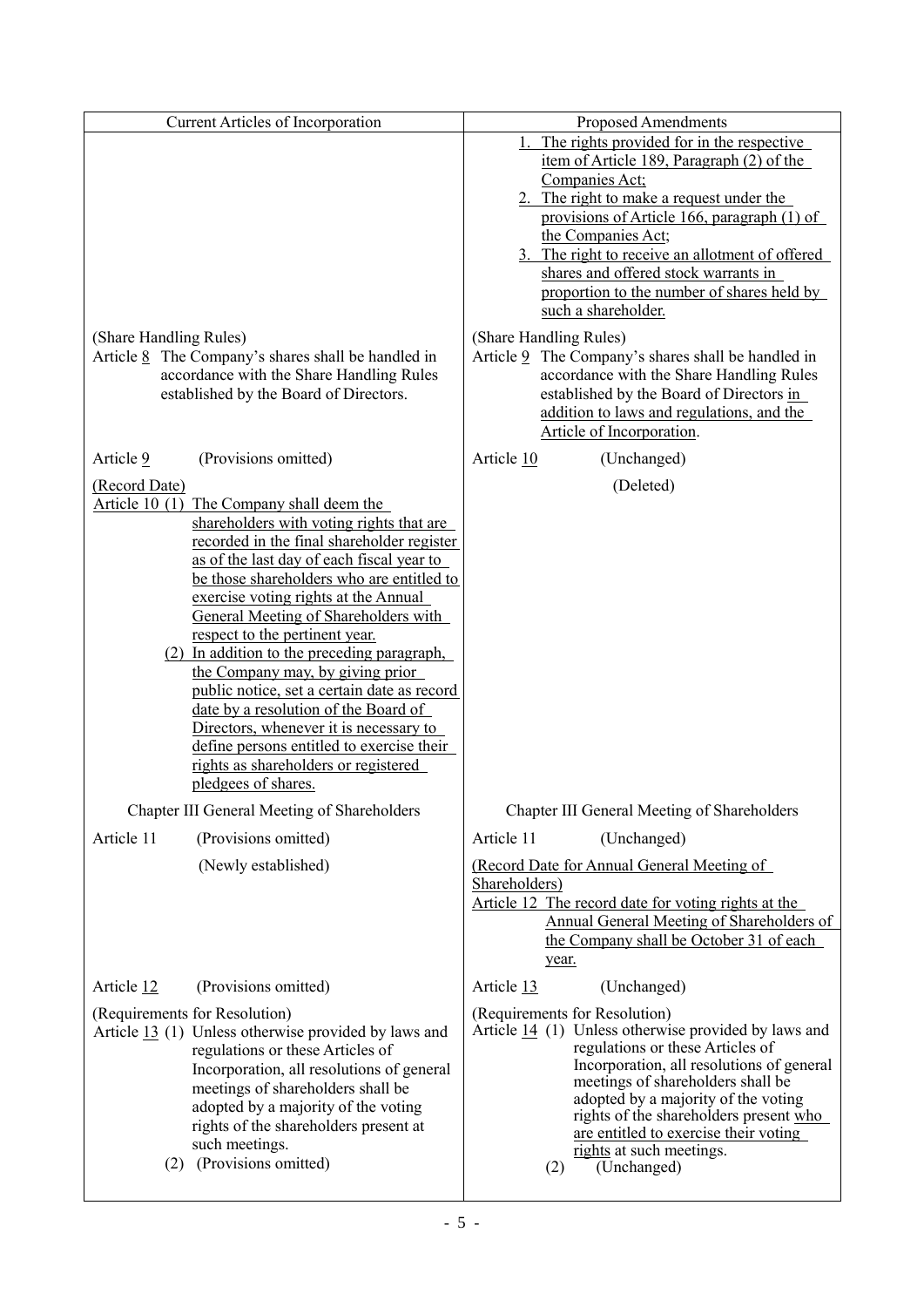| Current Articles of Incorporation                                                                                                                                                                                                                                                                 | Proposed Amendments                                                                                                                                                                                                                                                                                                                                    |  |  |
|---------------------------------------------------------------------------------------------------------------------------------------------------------------------------------------------------------------------------------------------------------------------------------------------------|--------------------------------------------------------------------------------------------------------------------------------------------------------------------------------------------------------------------------------------------------------------------------------------------------------------------------------------------------------|--|--|
| (Internet Disclosure and Deemed Provision of<br>Reference Document, etc.)                                                                                                                                                                                                                         | (Internet Disclosure and Deemed Provision of<br>Reference Document, etc. of the General Meeting of                                                                                                                                                                                                                                                     |  |  |
| (Provisions omitted)<br>Article 14                                                                                                                                                                                                                                                                | Shareholders)<br>Article 15<br>(Unchanged)                                                                                                                                                                                                                                                                                                             |  |  |
| Article 15<br>(Provisions omitted)                                                                                                                                                                                                                                                                | Article 16<br>(Unchanged)                                                                                                                                                                                                                                                                                                                              |  |  |
| Chapter IV Directors and Board of Directors                                                                                                                                                                                                                                                       | Chapter IV Directors and Board of Directors                                                                                                                                                                                                                                                                                                            |  |  |
| (Number of Directors)<br>Article 16 The Company shall have no more than<br>twelve (12) Directors.                                                                                                                                                                                                 | (Number of Directors)<br>Article 17 (1) The Company shall have no more than<br>ten $(10)$ Directors (excluding Directors)<br>who are Audit and Supervisory                                                                                                                                                                                             |  |  |
| (Newly established)                                                                                                                                                                                                                                                                               | Committee Members).<br>(2) The Company shall have no more than<br>five (5) Directors who are Audit and<br><b>Supervisory Committee Members.</b>                                                                                                                                                                                                        |  |  |
| (Election)<br>Article 17<br>(Newly established)                                                                                                                                                                                                                                                   | (Election)<br>Article 18 (1) Directors shall be elected at the<br>General Meeting of Shareholders,<br>distinguishing between Directors who<br>are Audit Committee Members and                                                                                                                                                                          |  |  |
| $(1)$ Resolution on the election of Directors<br>shall require the attendance of<br>shareholders at the General Meeting of<br>Shareholders holding at least one-third<br>$(1/3)$ of the voting rights of all<br>shareholders entitled to exercise voting<br>rights and be adopted by the majority | other Directors.<br>(Unchanged)<br>(2)                                                                                                                                                                                                                                                                                                                 |  |  |
| of voting rights of shareholders present.<br>(2) Cumulative voting shall not be used for<br>the election of Directors.                                                                                                                                                                            | (3)<br>(Unchanged)                                                                                                                                                                                                                                                                                                                                     |  |  |
| (Term of Office)                                                                                                                                                                                                                                                                                  | (Term of Office)                                                                                                                                                                                                                                                                                                                                       |  |  |
| Article 18 The term of office of Directors shall<br>continue until the conclusion of the Annual<br>General Meeting of Shareholders for the<br>last business year which ends within two<br>$(2)$ years from the time of their election.                                                            | Article 19 (1) The term of office of Directors<br>(excluding Directors who are Audit<br>and Supervisory Committee Members)<br>shall continue until the conclusion of<br>the Annual General Meeting of<br>Shareholders for the last business year<br>which ends within <u>one <math>(1)</math></u> year from<br>the time of their election.             |  |  |
| (Newly established)                                                                                                                                                                                                                                                                               | (2) The term of office of Directors who are<br><b>Audit and Supervisory Committee</b><br>Members shall continue until the<br>conclusion of the Annual General<br>Meeting of Shareholders for the last<br>business year which ends within two<br>(2) years from the time of their                                                                       |  |  |
| (Newly established)                                                                                                                                                                                                                                                                               | election.<br>(3) The term of office of a Director who is<br>an Audit and Supervisory Committee<br>Member and was elected as substitute<br>for a Director who was an Audit and<br><b>Supervisory Committee Member and</b><br>retired before expiry of the term of<br>office shall continue until the term of<br>office of the retired Director expires. |  |  |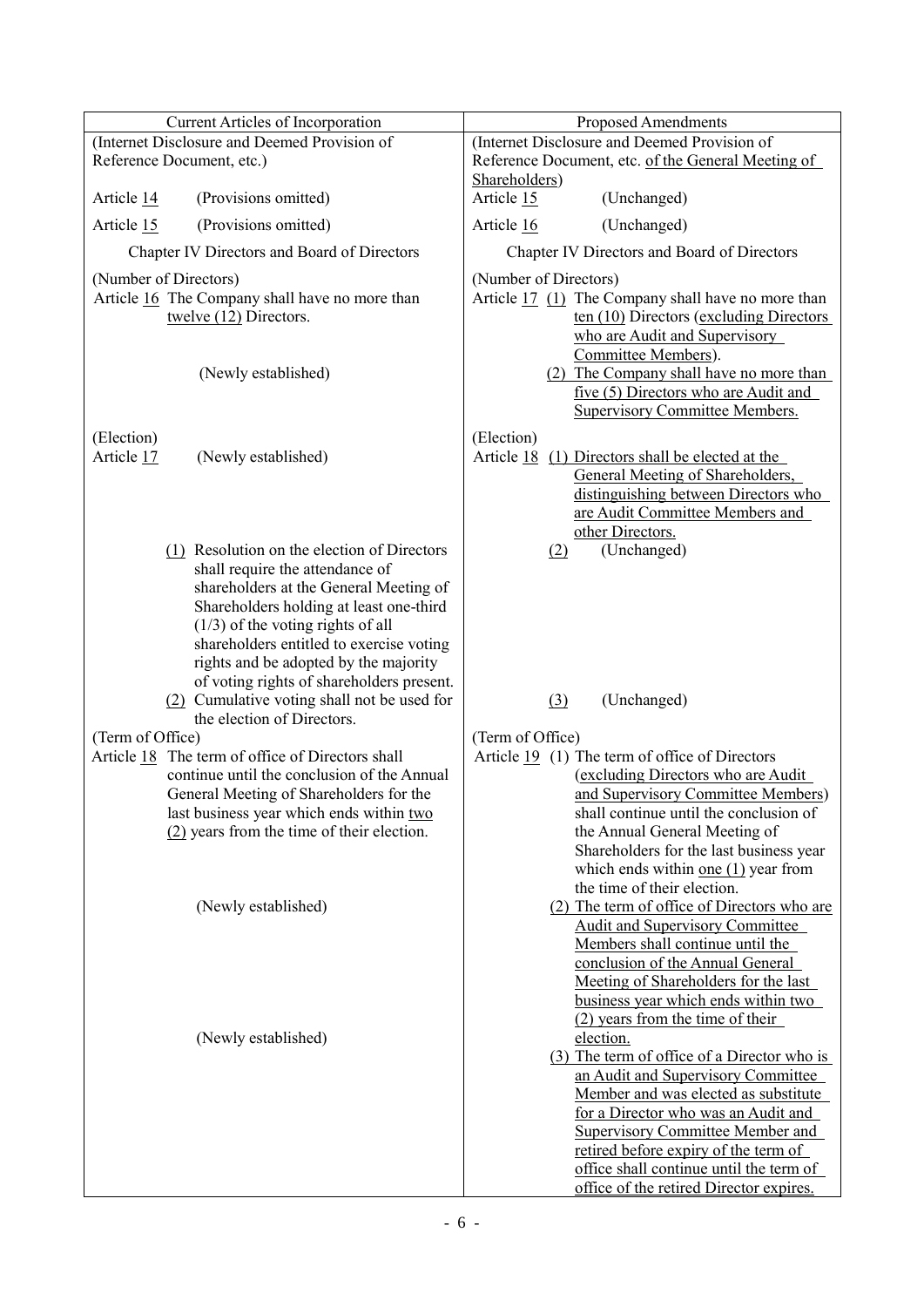| Current Articles of Incorporation                                                                             | Proposed Amendments                                                                                           |
|---------------------------------------------------------------------------------------------------------------|---------------------------------------------------------------------------------------------------------------|
| (Newly established)                                                                                           | (4) The effective term of the resolution for                                                                  |
|                                                                                                               | election of a substitute Audit and                                                                            |
|                                                                                                               | <b>Supervisory Committee Member in</b>                                                                        |
|                                                                                                               | accordance with Article 329, Paragraph                                                                        |
|                                                                                                               | (3) of the Companies Act shall<br>continue until the commencement of                                          |
|                                                                                                               | the Annual General Meeting of                                                                                 |
|                                                                                                               | Shareholders for the last business year                                                                       |
|                                                                                                               | which ends within two $(2)$ years from                                                                        |
|                                                                                                               | the time of his or her election.                                                                              |
| (Representative Director and Directors with Special<br>Titles)                                                | (Representative Director and Directors with Special<br>Titles)                                                |
| Article 19 (1) The Board of Directors shall appoint a                                                         | Article 20 (1) The Board of Directors shall appoint a                                                         |
| few Representative Directors from                                                                             | few Representative Directors from                                                                             |
| among the Directors.                                                                                          | among the Directors (excluding                                                                                |
|                                                                                                               | Directors who are Audit and                                                                                   |
| (Provisions omitted)<br>(2)                                                                                   | <b>Supervisory Committee Members).</b><br>(Unchanged)<br>(2)                                                  |
| (Provisions omitted)<br>Article 20                                                                            | (Unchanged)<br>Article 21                                                                                     |
|                                                                                                               |                                                                                                               |
| (Notice of Convocation of Board of Directors Meeting)<br>Article $21$ (1) A notice convening a meeting of the | (Notice of Convocation of Board of Directors Meeting)<br>Article $22$ (1) A notice convening a meeting of the |
| Board of Directors shall be provided to                                                                       | Board of Directors shall be provided to                                                                       |
| each Director and each Corporate                                                                              | each Director no later than three (3)                                                                         |
| Auditor no later than three $(3)$ days prior                                                                  | days prior to the meeting date;                                                                               |
| to the meeting date; provided, however,                                                                       | provided, however, that such period                                                                           |
| that such period may be shortened in the                                                                      | may be shortened if there is an urgent                                                                        |
| event of an emergency.<br>(2) The Board of Directors meetings may                                             | need.                                                                                                         |
| be held without the procedures of                                                                             | (2) The Board of Directors meetings may<br>be held without the procedures of                                  |
| calling if the consent of all Directors                                                                       | calling if the consent of all Directors is                                                                    |
| and Corporate Auditors is obtained.                                                                           | obtained.                                                                                                     |
| (Newly established)                                                                                           | (Delegation of Decisions on Execution of Important                                                            |
|                                                                                                               | Operations)                                                                                                   |
|                                                                                                               | Article 23 In accordance with the provisions of                                                               |
|                                                                                                               | Article 399-13, Paragraph (6) of the                                                                          |
|                                                                                                               | Companies Act, the Board of Directors<br>may delegate, by its resolution, all or part                         |
|                                                                                                               | of decisions on the execution of important                                                                    |
|                                                                                                               | operations (excluding matters listed in                                                                       |
|                                                                                                               | each item of Paragraph (5) of said Article)                                                                   |
|                                                                                                               | to Directors.                                                                                                 |
| (Omission of Resolution at Board of Directors Meeting)                                                        | (Omission of Resolution at Board of Directors Meeting)                                                        |
| Article 22 In the event that a Director made a proposal                                                       | Article $24$ It shall be deemed that a resolution of the                                                      |
| with respect to a matter to be resolved at a                                                                  | Board of Directors has been made in cases                                                                     |
| meeting of the Board of Directors and all                                                                     | where the requirements set forth in Article                                                                   |
| Directors who are entitled to vote on such                                                                    | 370 of the Companies Act have been                                                                            |
| matter agree affirmatively in writing or by<br>electronic means, it shall be deemed that a                    | fulfilled.                                                                                                    |
| resolution of the Board of Directors has been                                                                 |                                                                                                               |
| made to approve such proposal unless any                                                                      |                                                                                                               |
| Corporate Auditor objects to the resolution.                                                                  |                                                                                                               |
|                                                                                                               |                                                                                                               |
|                                                                                                               |                                                                                                               |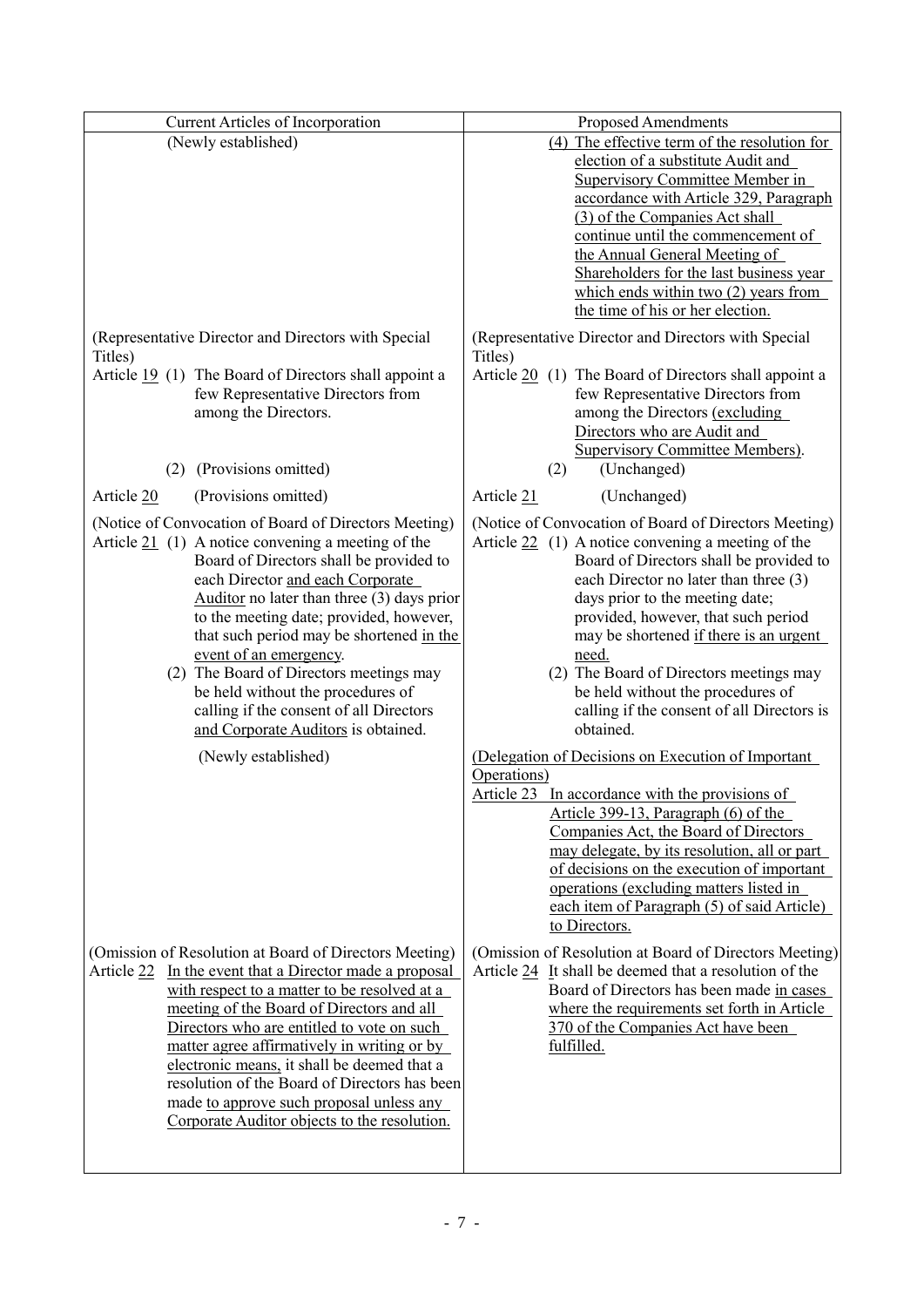| <b>Current Articles of Incorporation</b>                  | Proposed Amendments                              |
|-----------------------------------------------------------|--------------------------------------------------|
| Article 23<br>(Provisions omitted)                        | Article 25<br>(Unchanged)                        |
| (Partial Exemption from Liability for Damages of          | (Partial Exemption from Liability for Damages of |
| Directors)                                                | Directors)                                       |
| Article $24$ (1) (Provisions omitted)                     | Article 26<br>(1)<br>(Unchanged)                 |
| (2) The Company may enter into an                         | (2) The Company may enter into an                |
| agreement with Outside Directors                          | agreement with Directors (excluding              |
| concerning their liability for damages to                 | those who are Executive Directors or             |
| the Company. Provided, however, that                      | equivalents) concerning their liability          |
| the maximum amount of such liability                      | for damages to the Company.                      |
| shall be the amount specified by laws                     | Provided, however, that the maximum              |
| and regulations.                                          | amount of such liability shall be the            |
|                                                           | amount specified by laws and                     |
|                                                           |                                                  |
|                                                           | regulations.                                     |
| Chapter V Corporate Auditors and                          | (Deleted)                                        |
| <b>Board of Corporate Auditors</b>                        |                                                  |
| (Number of Directors)                                     | (Deleted)                                        |
| Article 25 The Company shall have no more than            |                                                  |
| three (3) Corporate Auditors.                             |                                                  |
| (Election)                                                | (Deleted)                                        |
| Article 26<br>(1) Resolution on the election of Corporate |                                                  |
| Auditors shall require the attendance of                  |                                                  |
| shareholders at the General Meeting of                    |                                                  |
| Shareholders holding at least one-third                   |                                                  |
| $(1/3)$ of the voting rights of all                       |                                                  |
| shareholders entitled to exercise voting                  |                                                  |
| rights and be adopted by the majority of                  |                                                  |
| voting rights of shareholders present.                    |                                                  |
| (2) Pursuant to Article 329, Paragraph (3) of             |                                                  |
| the Companies Act, the Company may                        |                                                  |
| elect a substitute Corporate Auditor at                   |                                                  |
| the General Meeting of Shareholders in                    |                                                  |
| case the number of Corporate Auditors                     |                                                  |
| falls short of the number stipulated by                   |                                                  |
| laws and regulations.                                     |                                                  |
| (3) The effective term of the resolution for              |                                                  |
| election of a substitute Corporate                        |                                                  |
| Auditor as set forth in the preceding                     |                                                  |
| paragraph shall continue until the                        |                                                  |
| commencement of the Annual General                        |                                                  |
| Meeting of Shareholders for the last                      |                                                  |
| business year which ends within four $(4)$                |                                                  |
| years from the time of such resolution.                   |                                                  |
| (Term of Office)                                          | (Deleted)                                        |
| Article 27 (1) The term of office of Corporate Auditors   |                                                  |
| shall continue until the conclusion of the                |                                                  |
| Annual General Meeting of                                 |                                                  |
| Shareholders for the last business year                   |                                                  |
| which ends within four $(4)$ years from                   |                                                  |
| the time of their election.                               |                                                  |
| (2) The term of office of a Corporate                     |                                                  |
| Auditor who has been elected as a                         |                                                  |
| substitute shall be the remaining term of                 |                                                  |
|                                                           |                                                  |
| office of the retired Corporate Auditor.                  |                                                  |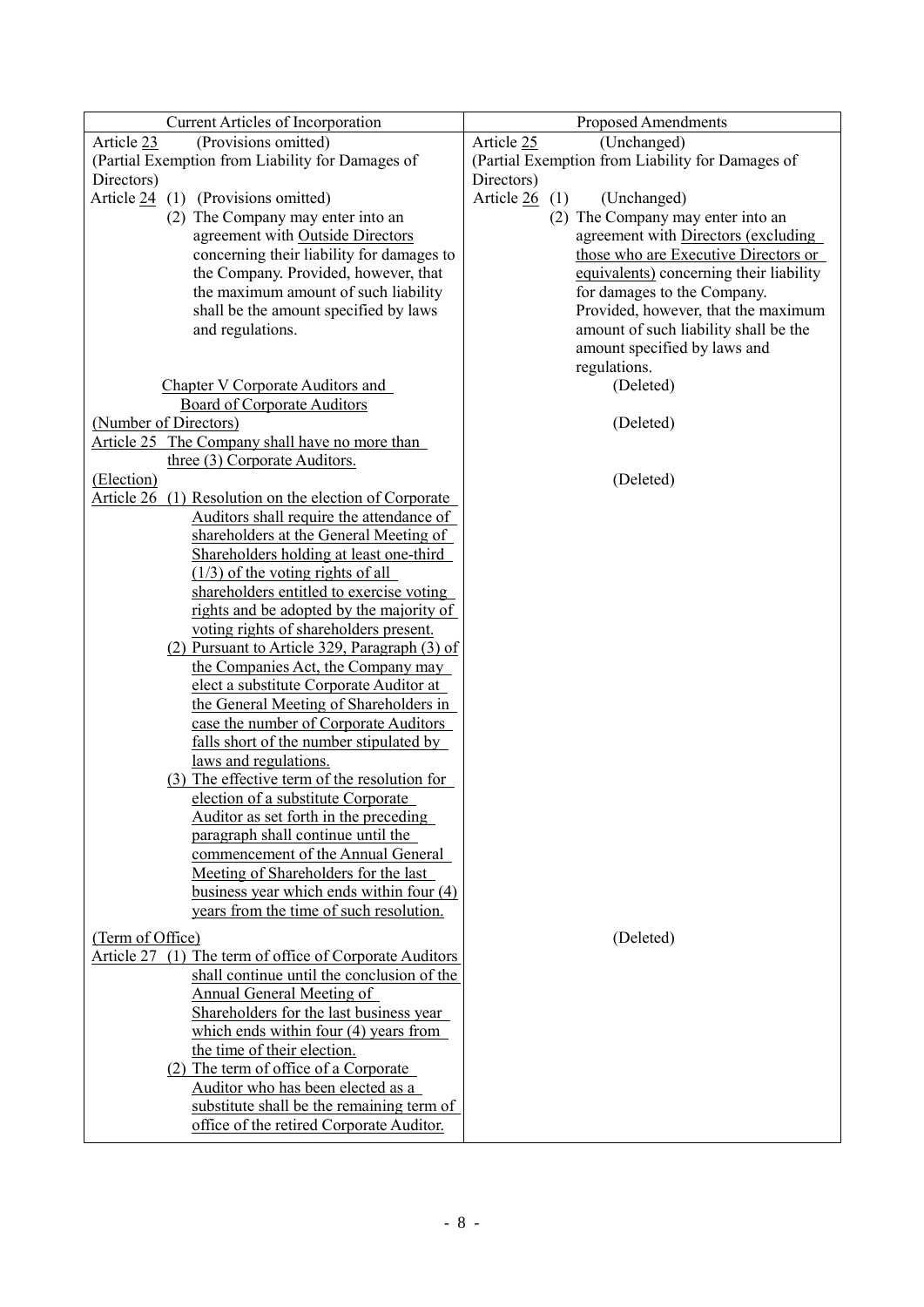| <b>Current Articles of Incorporation</b>                                                          | <b>Proposed Amendments</b>                                             |
|---------------------------------------------------------------------------------------------------|------------------------------------------------------------------------|
| (Notice of Convocation of Board of Corporate Auditors                                             | (Deleted)                                                              |
| Meeting)                                                                                          |                                                                        |
| Article 28<br>$(1)$ A notice convening a meeting of the<br>Board of Corporate Auditors shall be   |                                                                        |
| provided to each Corporate Auditor no                                                             |                                                                        |
| <u>later than three <math>(3)</math> days prior to the</u>                                        |                                                                        |
| meeting date; provided, however, if                                                               |                                                                        |
| there is an urgent need, such period may<br>be shortened.                                         |                                                                        |
| (2) The Board of Corporate Auditors                                                               |                                                                        |
| meetings may be held without the                                                                  |                                                                        |
| procedures of calling if the consent of                                                           |                                                                        |
| all Corporate Auditors is obtained.                                                               |                                                                        |
| (Full-time Corporate Auditors)                                                                    | (Deleted)                                                              |
| Article 29 The Company shall, by a resolution of the<br>Board of Corporate Auditors, select full- |                                                                        |
| time Corporate Auditors.                                                                          |                                                                        |
| (Rules on the Board of Corporate Auditors)                                                        | (Deleted)                                                              |
| Article 30 Matters relating to the Board of Corporate                                             |                                                                        |
| Auditors shall be governed by the Rules on                                                        |                                                                        |
| the Board of Corporate Auditors provided<br>for by the Board of Corporate Auditors, in            |                                                                        |
| addition to laws and regulations and these                                                        |                                                                        |
| Articles of Incorporation.                                                                        |                                                                        |
| (Partial Exemption from Liability for Damages of                                                  | (Deleted)                                                              |
| Corporate Auditors)                                                                               |                                                                        |
| Article 31 (1) The Company may, by a resolution of the<br>Board of Directors, exempt Corporate    |                                                                        |
| <b>Auditors (including former Corporate</b>                                                       |                                                                        |
| Auditors) from their liability for                                                                |                                                                        |
| damages to the Company to the extent<br>prescribed by laws and regulations.                       |                                                                        |
| (2) The Company may enter into an                                                                 |                                                                        |
| agreement with Outside Corporate                                                                  |                                                                        |
| Auditors concerning their liability for                                                           |                                                                        |
| damages to the Company. Provided,<br>however, that the maximum amount of                          |                                                                        |
| such liability shall be the amount                                                                |                                                                        |
| specified by laws and regulations.                                                                |                                                                        |
| (Newly established)                                                                               | <b>Chapter V Audit and Supervisory Committee</b>                       |
| (Newly established)                                                                               | (Notice of Convocation of Meetings of Audit and                        |
|                                                                                                   | <b>Supervisory Committee)</b>                                          |
|                                                                                                   | Article $27$ (1) A notice convening a meeting of the                   |
|                                                                                                   | Audit and Supervisory Committee shall<br>be provided to each Audit and |
|                                                                                                   | Supervisory Committee Member no                                        |
|                                                                                                   | later than three $(3)$ days prior to the                               |
|                                                                                                   | meeting date; provided, however, if                                    |
|                                                                                                   | there is an urgent need, such period                                   |
|                                                                                                   | may be shortened.<br>(2) The Audit and Supervisory Committee           |
|                                                                                                   | meetings may be held without the                                       |
|                                                                                                   | procedures of calling if the consent of                                |
|                                                                                                   | all Audit and Supervisory Committee                                    |
|                                                                                                   | Members is obtained.                                                   |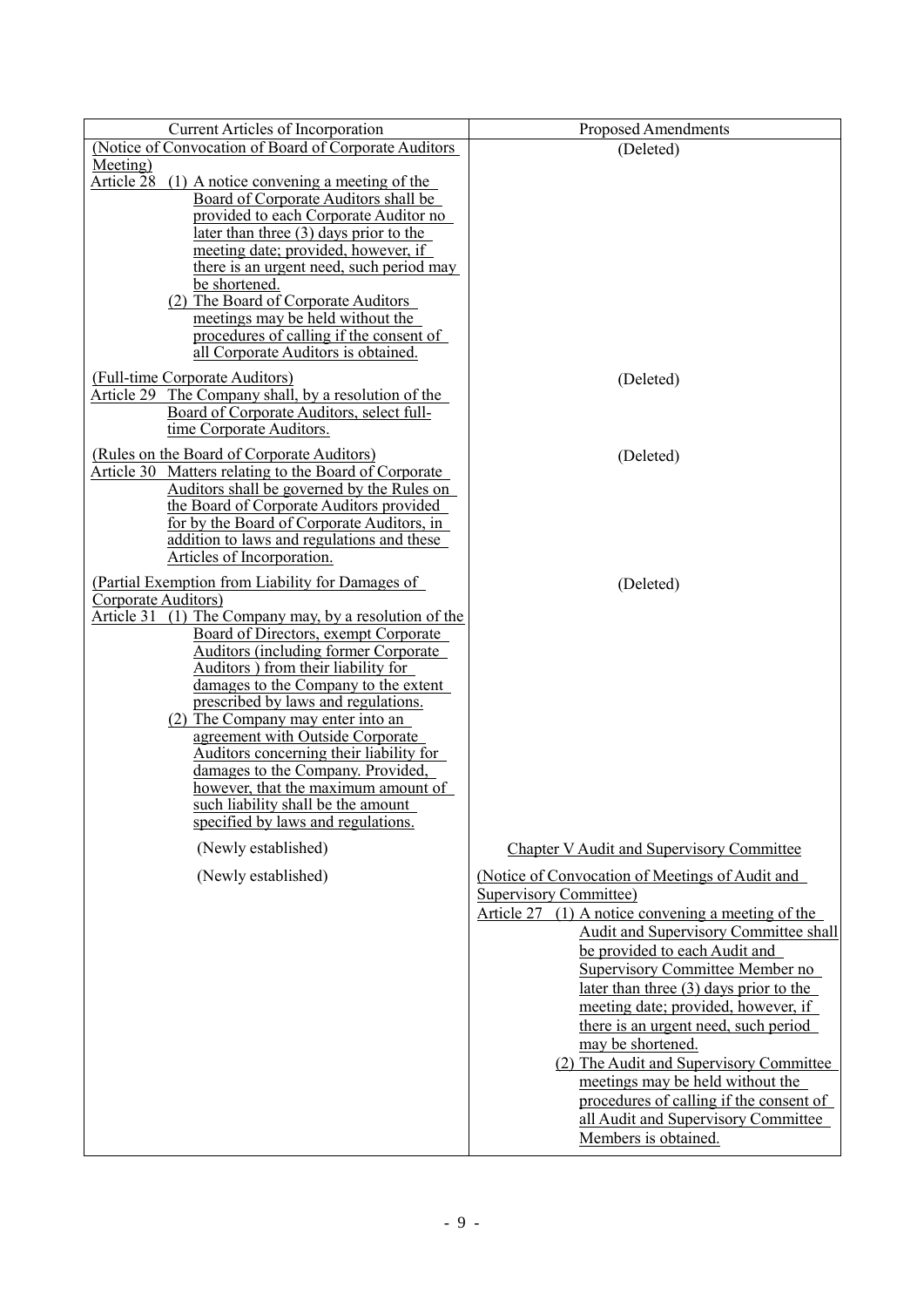|                          | <b>Current Articles of Incorporation</b>                                     | <b>Proposed Amendments</b>                  |                                                                                      |  |
|--------------------------|------------------------------------------------------------------------------|---------------------------------------------|--------------------------------------------------------------------------------------|--|
| (Newly established)      |                                                                              | (Full-time Audit and Supervisory Committee) |                                                                                      |  |
|                          |                                                                              | Members)<br>Article 28                      | The Audit and Supervisory Committee                                                  |  |
|                          |                                                                              |                                             | may, by its resolution, select full-time                                             |  |
|                          |                                                                              |                                             | <b>Audit and Supervisory Committee</b>                                               |  |
|                          |                                                                              |                                             | Members.                                                                             |  |
|                          | (Newly established)                                                          | Article 29                                  | (Rules on the Audit and Supervisory Committee)<br>Matters relating to the Audit and  |  |
|                          |                                                                              |                                             | Supervisory Committee shall be governed                                              |  |
|                          |                                                                              |                                             | by the Rules on the Audit and Supervisory<br>Committee provided for by the Audit and |  |
|                          |                                                                              |                                             | Supervisory Committee, in addition to                                                |  |
|                          |                                                                              |                                             | laws and regulations and these Articles of                                           |  |
|                          |                                                                              |                                             | Incorporation.                                                                       |  |
|                          | <b>Chapter VI Accounting Auditor</b>                                         |                                             | <b>Chapter VI Accounting Auditor</b>                                                 |  |
|                          | Articles $32-33$ (Provisions omitted)                                        | Articles $30 - 31$                          | (Unchanged)                                                                          |  |
|                          | <b>Chapter VII Accounting</b>                                                |                                             | <b>Chapter VII Accounting</b>                                                        |  |
| Article 34               | (Provisions omitted)                                                         | Article 32                                  | (Unchanged)                                                                          |  |
|                          | (Newly established)                                                          | $etc.$ )                                    | (Organization Determining Dividends from Surplus,                                    |  |
|                          |                                                                              | Article 33                                  | The Company may, by a resolution of the                                              |  |
|                          |                                                                              |                                             | Board of Directors, determine the matters                                            |  |
|                          |                                                                              |                                             | provided for in each item of Article 459,                                            |  |
|                          |                                                                              |                                             | Paragraph (1) of the Companies Act,                                                  |  |
|                          |                                                                              |                                             | including dividends from surplus, unless                                             |  |
|                          |                                                                              |                                             | otherwise provided for in laws and<br>regulations.                                   |  |
|                          | (Newly established)                                                          |                                             | (Record Date for Dividends from Surplus)                                             |  |
|                          |                                                                              | Article 34                                  | (1) The record date for year-end dividends                                           |  |
|                          |                                                                              |                                             | of the Company shall be October 31 of                                                |  |
|                          |                                                                              |                                             | each year.                                                                           |  |
|                          |                                                                              |                                             | (2) The record date for interim dividends                                            |  |
|                          |                                                                              |                                             | of the Company shall be April 30 of                                                  |  |
|                          |                                                                              |                                             | <u>each year.</u><br>(3) In addition to the preceding two                            |  |
|                          |                                                                              |                                             | paragraphs, the Company may set a                                                    |  |
|                          |                                                                              |                                             | record date and pay dividends of                                                     |  |
|                          |                                                                              |                                             | surplus.                                                                             |  |
| (Dividends from Surplus) |                                                                              |                                             | (Deleted)                                                                            |  |
|                          | Article 35 (1) The Company may, by a resolution of                           |                                             |                                                                                      |  |
|                          | the General Meeting of Shareholders,                                         |                                             |                                                                                      |  |
|                          | pay year-end dividends to the                                                |                                             |                                                                                      |  |
|                          | shareholders or registered pledgees of<br>shares recorded in the shareholder |                                             |                                                                                      |  |
|                          | register as of the end of each fiscal                                        |                                             |                                                                                      |  |
|                          | year.                                                                        |                                             |                                                                                      |  |
|                          | (2) In addition to the preceding paragraph,                                  |                                             |                                                                                      |  |
|                          | the Company may, by a resolution of                                          |                                             |                                                                                      |  |
|                          | the Board of Directors, pay interim                                          |                                             |                                                                                      |  |
|                          | dividends to the shareholders or<br>registered pledgees of shares recorded   |                                             |                                                                                      |  |
|                          | in the shareholder register as of April                                      |                                             |                                                                                      |  |
|                          | 30 of each year.                                                             |                                             |                                                                                      |  |
|                          |                                                                              |                                             |                                                                                      |  |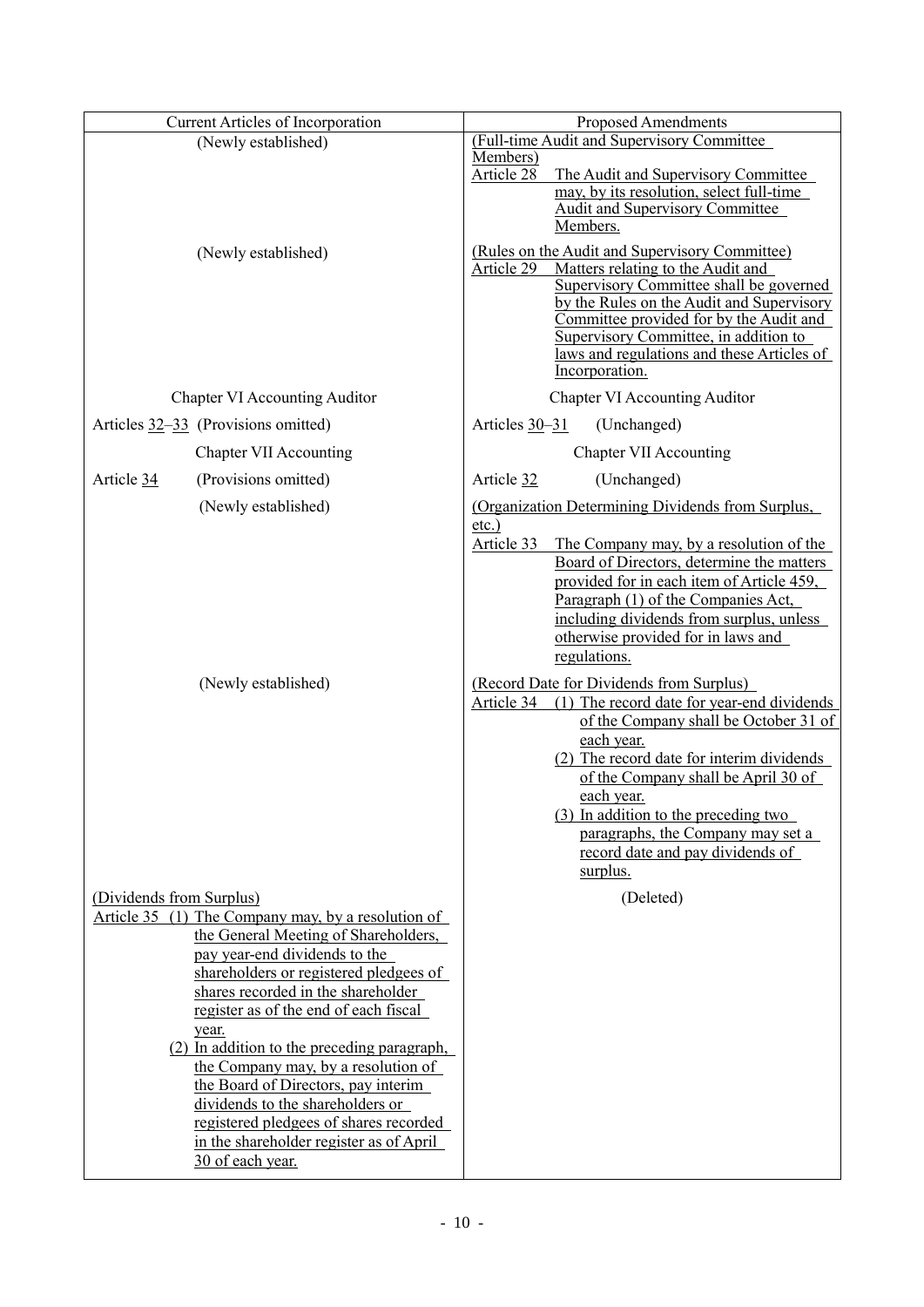| <b>Current Articles of Incorporation</b>                                                                                                                                                                                                                          | <b>Proposed Amendments</b>                                                                                                                                                                                                                                                                                                                                                                                                                                                                                                                         |
|-------------------------------------------------------------------------------------------------------------------------------------------------------------------------------------------------------------------------------------------------------------------|----------------------------------------------------------------------------------------------------------------------------------------------------------------------------------------------------------------------------------------------------------------------------------------------------------------------------------------------------------------------------------------------------------------------------------------------------------------------------------------------------------------------------------------------------|
| (Acquisition of the Company's Own Shares)<br>Article 36 The Company may, by a resolution of the<br>Board of Directors, acquire its own shares<br>through market transactions, etc.                                                                                | (Deleted)                                                                                                                                                                                                                                                                                                                                                                                                                                                                                                                                          |
| (Prescription Period for Dividends, etc.)<br>Article 37 The Company shall be exempt from its<br>obligation to pay year-end dividends and<br>interim dividends if they remain unclaimed<br>for three $(3)$ full years from the date of<br>commencement of payment. | (Prescription Period for Dividends)<br>In the event that the dividend property is<br>Article 35<br>cash, the Company shall be exempt from<br>its obligation to pay such dividends if it<br>remains unclaimed for three (3) full years<br>from the date of commencement of<br>payment.                                                                                                                                                                                                                                                              |
| (Newly established)<br>(Newly established)                                                                                                                                                                                                                        | <b>Supplementary Provisions</b><br>(Transitional Measures on Exemption from Liability of<br>Corporate Auditors)<br>Article 1<br>The Company may, by a resolution of the<br>Board of Directors, exempt Corporate<br><b>Auditors (including former Corporate</b><br>Auditors) from liability for damages for<br>acts prescribed in Article 423, Paragraph<br>(1) of the Companies Act, which were<br>committed prior to the conclusion of the<br>36th Annual General Meeting of<br>Shareholders, to the extent permitted by<br>laws and regulations. |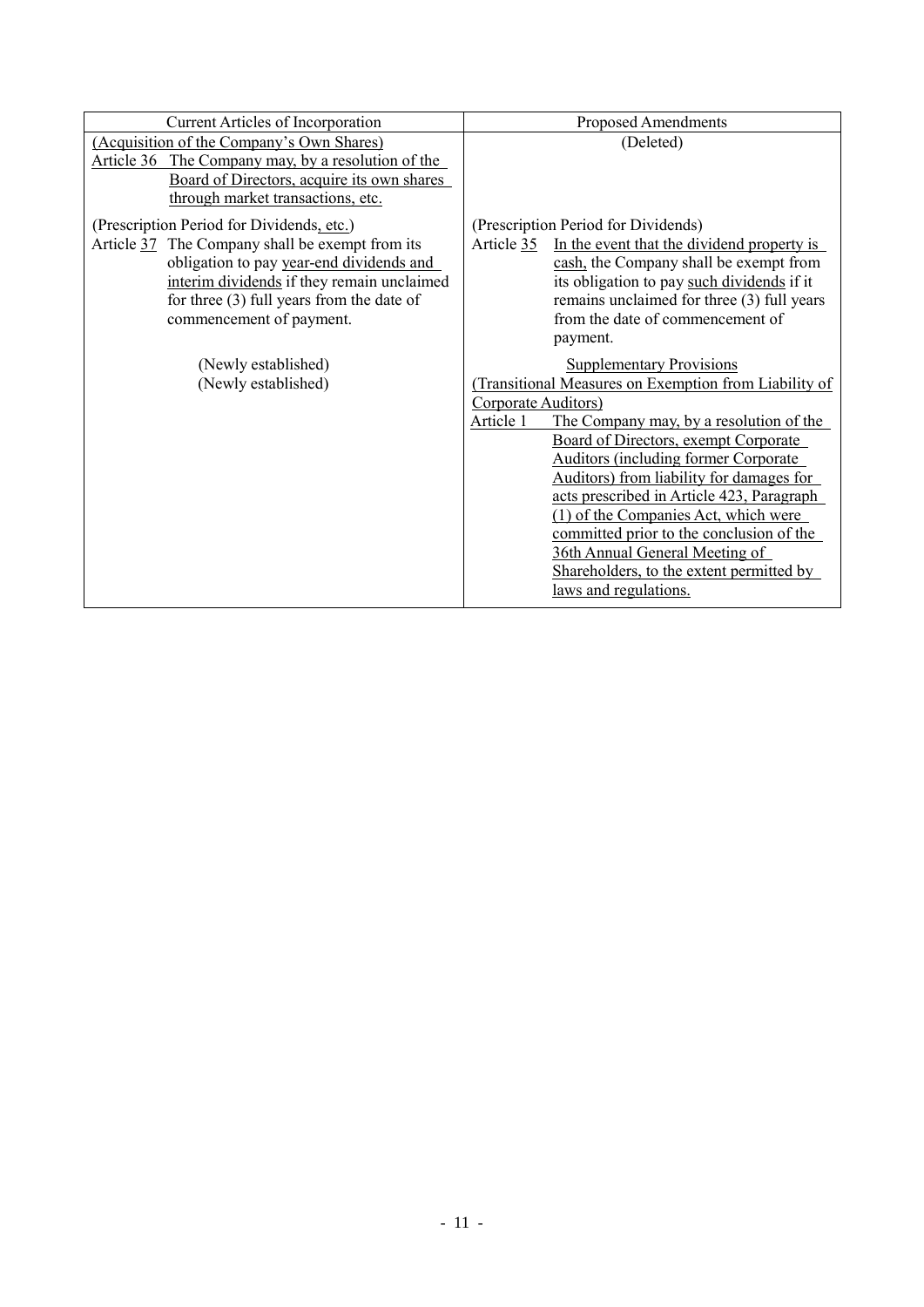## **Proposal No. 3 –** Election of Six (6) Directors (excluding Directors Who are Audit and Supervisory Committee Members)

Subject to the approval of Proposal No. 2 – *Partial Amendments to the Articles of Incorporation* as originally proposed, the Company will transition to a company with an audit and supervisory committee, and the terms of office of all nine (9) Directors will expire when the partial amendments to the Articles of Incorporation take effect. Accordingly, the Company proposes that the six (6) Directors (excluding Directors who are Audit and Supervisory Committee Members, and hereinafter, the same shall apply in this proposal) be elected after the transition to a company with an audit and supervisory committee.

The resolution of this proposal shall take effect on the condition that the amendments to the Articles of Incorporation concerning Proposal No. 2 – *Partial Amendments to the Articles of Incorporation* take effect.

The candidates for Directors are as follows.

| Candidate<br>No. | Name<br>(Date of birth) | Career summary, position, assignment, and significant<br>concurrent position( $s$ ) |                                                             | Number of<br>shares of the<br>Company<br>held (shares) |
|------------------|-------------------------|-------------------------------------------------------------------------------------|-------------------------------------------------------------|--------------------------------------------------------|
|                  |                         | Apr. 2005                                                                           | Joined Taisho Pharmaceutical Co., Ltd.                      |                                                        |
|                  |                         | Apr. 2009                                                                           | Joined the Company                                          |                                                        |
|                  |                         | Apr. 2010                                                                           | Manager, STB Production Division                            |                                                        |
|                  | Hirokazu Numata         | Jan. 2011                                                                           | Director                                                    |                                                        |
|                  | (November 16, 1980)     | Feb. 2012                                                                           | President and Representative Director<br>(current position) | 6,985,000                                              |
|                  | [Reappointment]         | Feb. 2018                                                                           | Director in charge of Foodservice Promotion                 |                                                        |
|                  |                         |                                                                                     | Division (current position)                                 |                                                        |
|                  |                         | (Significant concurrent position)                                                   |                                                             |                                                        |
|                  |                         | Director, Kobe Bussan (H.K.) Limited                                                |                                                             |                                                        |

# [Reason for nomination]

Hirokazu Numata has engaged in the management of the entire Kobe Bussan Group as President and Representative Director of the Company since 2012. Since the appointment, he has streamlined the business portfolio to expand business and improve operational efficiency. As he has fulfilled his responsibilities by successfully expanding sales with appropriate management judgment, the Company believes that he is appropriate as Director of the Company.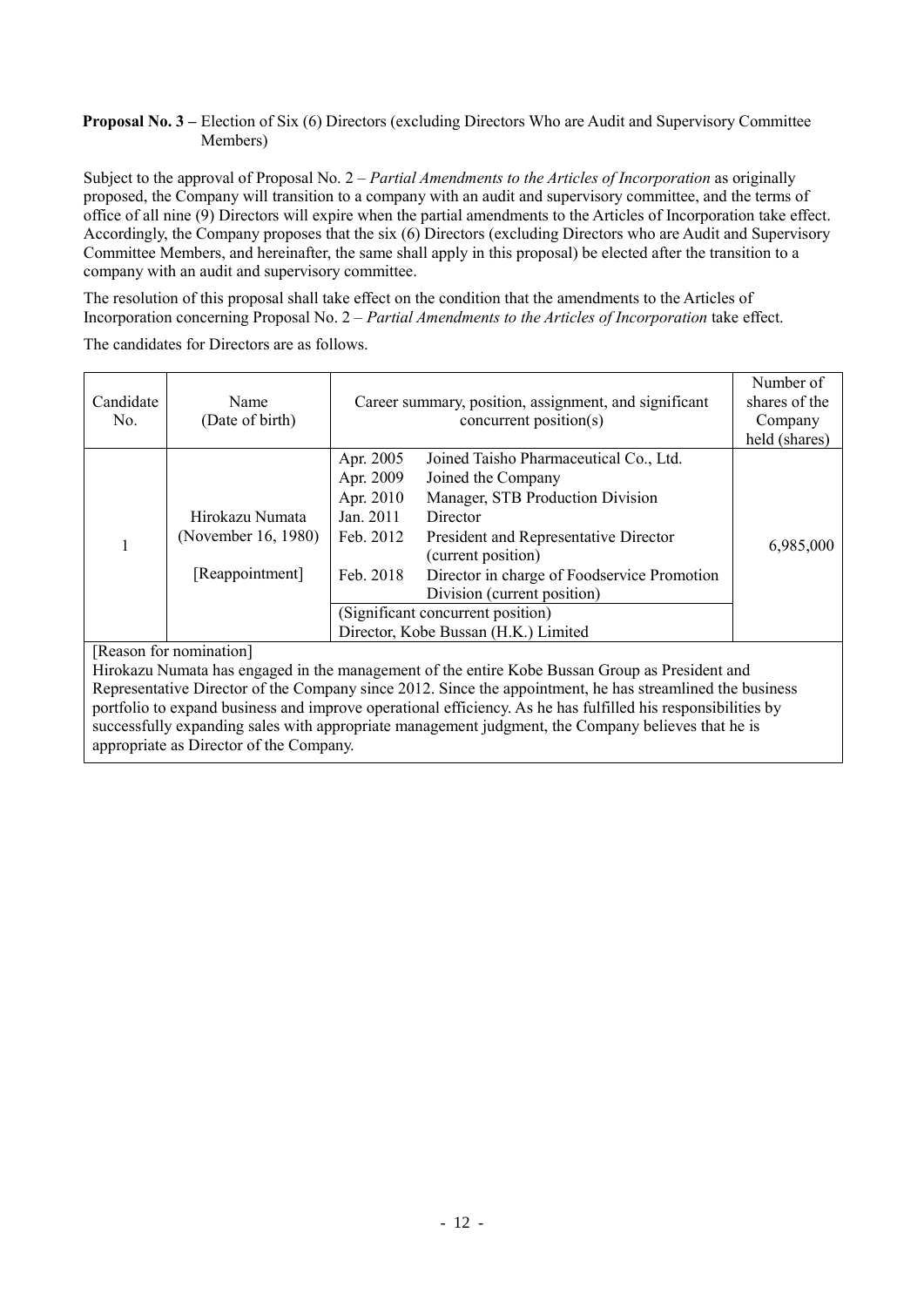| Apr. 1987<br>Joined Kyoei Kosan Co., Ltd.<br>May 1989<br>Joined Mazda Rental Leasing Co., Ltd.<br>Jan. 1994<br>Joined Kite Co., Ltd.<br>Aug. 2001<br>Joined Kirindo Co., Ltd.<br>Oct. 2001<br>Joined the Company<br>Manager, Business Management System<br>Jan. 2007<br>Division<br>Director<br>Jan. 2008<br>Dec. 2008<br><b>Executive Vice President</b><br>Feb. 2012<br>Executive Vice President and Representative<br>Director (current position)<br>Director in charge of Career Development<br><b>July 2013</b><br>Department (current position)<br>Manager, Trading Division<br>Aug. 2016<br>Yasuhiro Tanaka<br>Feb. 2017<br>Manager, Corporate Planning Division<br>(January 21, 1969)<br>Director in charge of Corporate Planning<br>Jan. 2018<br>$\overline{2}$<br>20,000<br>Department (current position)<br>[Reappointment]<br>Director in charge of General Affairs<br>Jan. 2019<br>Department (current position)<br>Manager and Director in charge of Legal<br>Affairs Department (current position)<br>Manager and Director in charge of System<br>Department (current position)<br>Director in charge of Accounting<br>Department (current position)<br>Manager and Director in charge of BBQ | Candidate<br>No. | Name<br>(Date of birth) | Career summary, position, assignment, and significant<br>concurrent position(s) |  |
|--------------------------------------------------------------------------------------------------------------------------------------------------------------------------------------------------------------------------------------------------------------------------------------------------------------------------------------------------------------------------------------------------------------------------------------------------------------------------------------------------------------------------------------------------------------------------------------------------------------------------------------------------------------------------------------------------------------------------------------------------------------------------------------------------------------------------------------------------------------------------------------------------------------------------------------------------------------------------------------------------------------------------------------------------------------------------------------------------------------------------------------------------------------------------------------------------------------|------------------|-------------------------|---------------------------------------------------------------------------------|--|
| <b>Business Department (current position)</b><br>Manager and Director in charge of<br>Nov. 2020<br><b>Communication Design Department (current</b><br>position)<br>(Significant concurrent position)<br>Director, Kobe Bussan Myanmar Co., Ltd.<br>[D]                                                                                                                                                                                                                                                                                                                                                                                                                                                                                                                                                                                                                                                                                                                                                                                                                                                                                                                                                       |                  |                         |                                                                                 |  |

[Reason for nomination]

Yasuhiro Tanaka has engaged in the management of the entire Kobe Bussan Group as Executive Vice President and Representative Director of the Company since 2012. As he has fulfilled his responsibilities as the person in charge of administrative departments by streamlining and improving efficiency of operations, which enabled the Group to expand its business, the Company believes that he is appropriate as Director of the Company.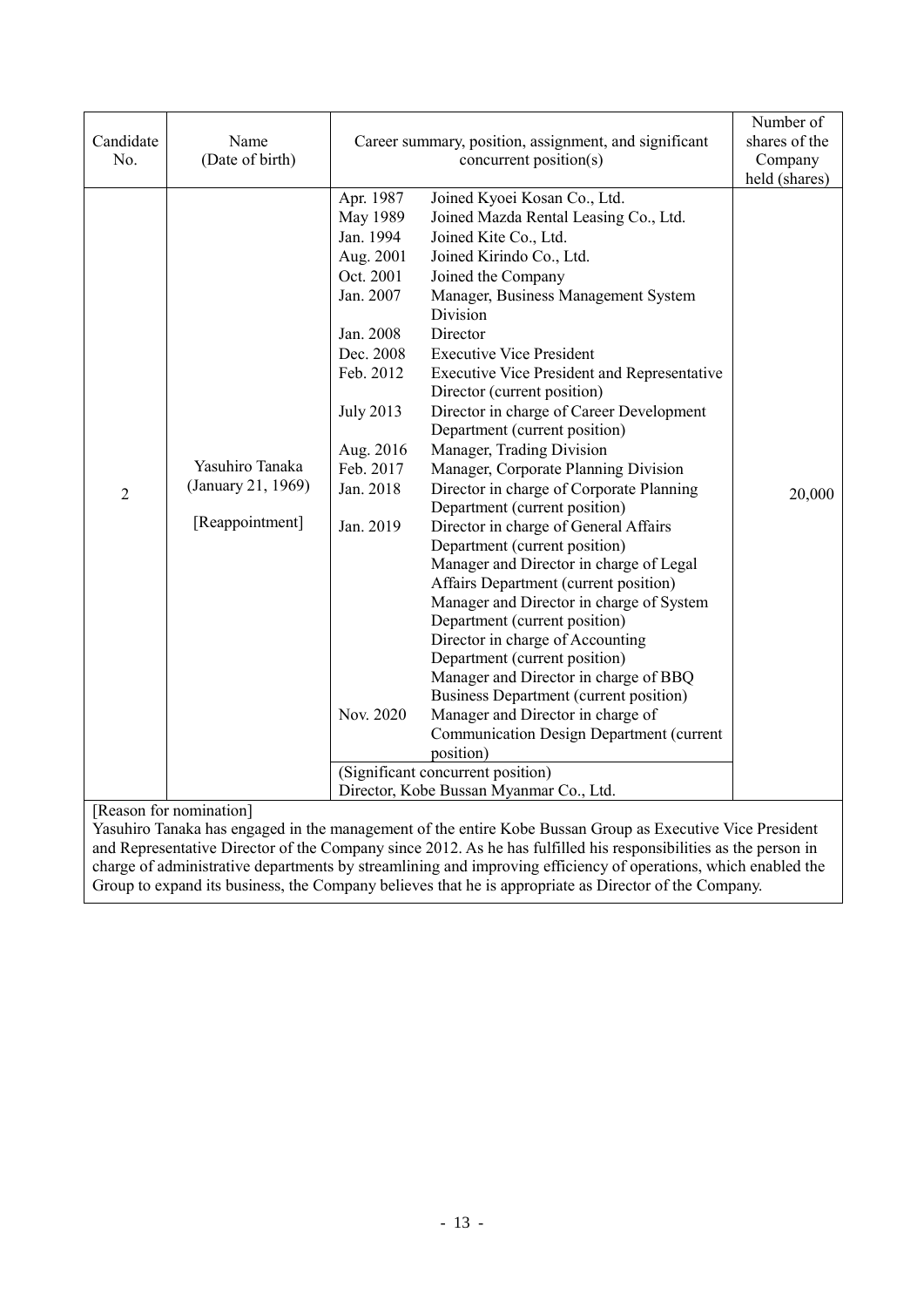|                |                                                      |                                                                                                                 |                                                                               | Number of     |
|----------------|------------------------------------------------------|-----------------------------------------------------------------------------------------------------------------|-------------------------------------------------------------------------------|---------------|
| Candidate      | Name                                                 | Career summary, position, assignment, and significant                                                           |                                                                               | shares of the |
| No.            | (Date of birth)                                      | concurrent position(s)                                                                                          |                                                                               | Company       |
|                |                                                      |                                                                                                                 |                                                                               | held (shares) |
|                |                                                      | Apr. 1999                                                                                                       | Joined Shinko Kakogawa Stevedoring Co.,                                       |               |
|                |                                                      | Ltd.<br>Joined Ifsco Healthcare Co., Ltd.                                                                       |                                                                               |               |
|                |                                                      | Apr. 2002                                                                                                       |                                                                               |               |
|                |                                                      | Joined the Company<br>Apr. 2005<br>Jan. 2007<br>Director (current position)                                     |                                                                               |               |
|                |                                                      | Aug. 2012<br>Manager, STB Division                                                                              |                                                                               |               |
|                |                                                      | Feb. 2013                                                                                                       |                                                                               |               |
|                |                                                      | Manager, STB Plant Division                                                                                     |                                                                               |               |
|                |                                                      | Aug. 2015                                                                                                       | Manager, Plant Management Division                                            |               |
|                |                                                      | Aug. 2016<br>Nov. 2017                                                                                          | Manager, Agriculture Resources Division                                       |               |
|                | Kazuo Asami                                          |                                                                                                                 | Manager and Director in charge of Plant                                       |               |
| 3              | (June 12, 1976)                                      |                                                                                                                 | Management Department (current position)<br>Manager and Director in charge of | 39,600        |
|                |                                                      | Domestic Agriculture Resources                                                                                  |                                                                               |               |
|                | [Reappointment]                                      | Department (current position)                                                                                   |                                                                               |               |
|                |                                                      | Dec. 2017                                                                                                       | Director in charge of R&D Department                                          |               |
|                |                                                      | (current position)                                                                                              |                                                                               |               |
|                |                                                      | (Significant concurrent positions)                                                                              |                                                                               |               |
|                |                                                      | President and Representative Director, Kobe Bussan Eco                                                          |                                                                               |               |
|                |                                                      | Green Hokkaido Co., Ltd.                                                                                        |                                                                               |               |
|                |                                                      | President and Representative Director, Sekihara Sake                                                            |                                                                               |               |
|                |                                                      | Brewery Co., Ltd.                                                                                               |                                                                               |               |
|                |                                                      | President and Representative Director, Toyota Nyugyou                                                           |                                                                               |               |
|                |                                                      | Co., Ltd.                                                                                                       |                                                                               |               |
|                | [Reason for nomination]                              |                                                                                                                 |                                                                               |               |
|                |                                                      | Kazuo Asami holds a wealth of experience and track record in the fields of the management of the Group's plants |                                                                               |               |
|                |                                                      | and food product manufacturing. He has committed himself to developing private label products manufactured      |                                                                               |               |
|                |                                                      | by the Group's plants, which drive our business growth with strong support from our customers. Accordingly, the |                                                                               |               |
|                | Company believes that he is appropriate as Director. |                                                                                                                 |                                                                               |               |
|                |                                                      | <b>July 2002</b><br>Joined the Company                                                                          |                                                                               |               |
|                |                                                      |                                                                                                                 | Gyomu Super FC Operations Division                                            |               |
|                |                                                      | Manager, Yokohama Office<br>Sept. 2004                                                                          |                                                                               |               |
|                |                                                      | Jan. 2009<br>Director (current position)                                                                        |                                                                               |               |
|                |                                                      | Mar. 2015                                                                                                       | Manager, Overseas Marketing Division                                          |               |
|                |                                                      | Aug. 2015                                                                                                       | Manager, Overseas Operations System                                           |               |
|                | Satoshi Nishida                                      | Division                                                                                                        |                                                                               |               |
| $\overline{4}$ | (March 4, 1978)                                      | Oct. 2015                                                                                                       | Manager, Import Retail Operations Division                                    |               |
|                |                                                      | Nov. 2017                                                                                                       | Manager and Director in charge of                                             |               |
|                | [Reappointment]                                      |                                                                                                                 | <b>Overseas Marketing Department (current</b>                                 |               |
|                |                                                      | position)                                                                                                       |                                                                               |               |
|                |                                                      | Dec. 2017<br>Director in charge of Area East                                                                    |                                                                               |               |
|                |                                                      |                                                                                                                 | Merchandising Department (current                                             |               |
|                |                                                      | position)                                                                                                       |                                                                               |               |
|                |                                                      | (Significant concurrent position)<br>Representative Director, Kobe Bussan Foods Co., Ltd.                       |                                                                               |               |
|                | [Reason for nomination]                              |                                                                                                                 |                                                                               |               |
|                |                                                      |                                                                                                                 |                                                                               |               |

Satoshi Nishida has held positions including Manager, Yokohama Office, and Manager of various business departments. Based on a wealth of experience and knowledge accumulated from these positions, he has contributed to the business expansion and overseas business development of the Group. With his capability in business execution and promotion of business activities with a wide perspective, the Company believes that he is appropriate as Director of the Company.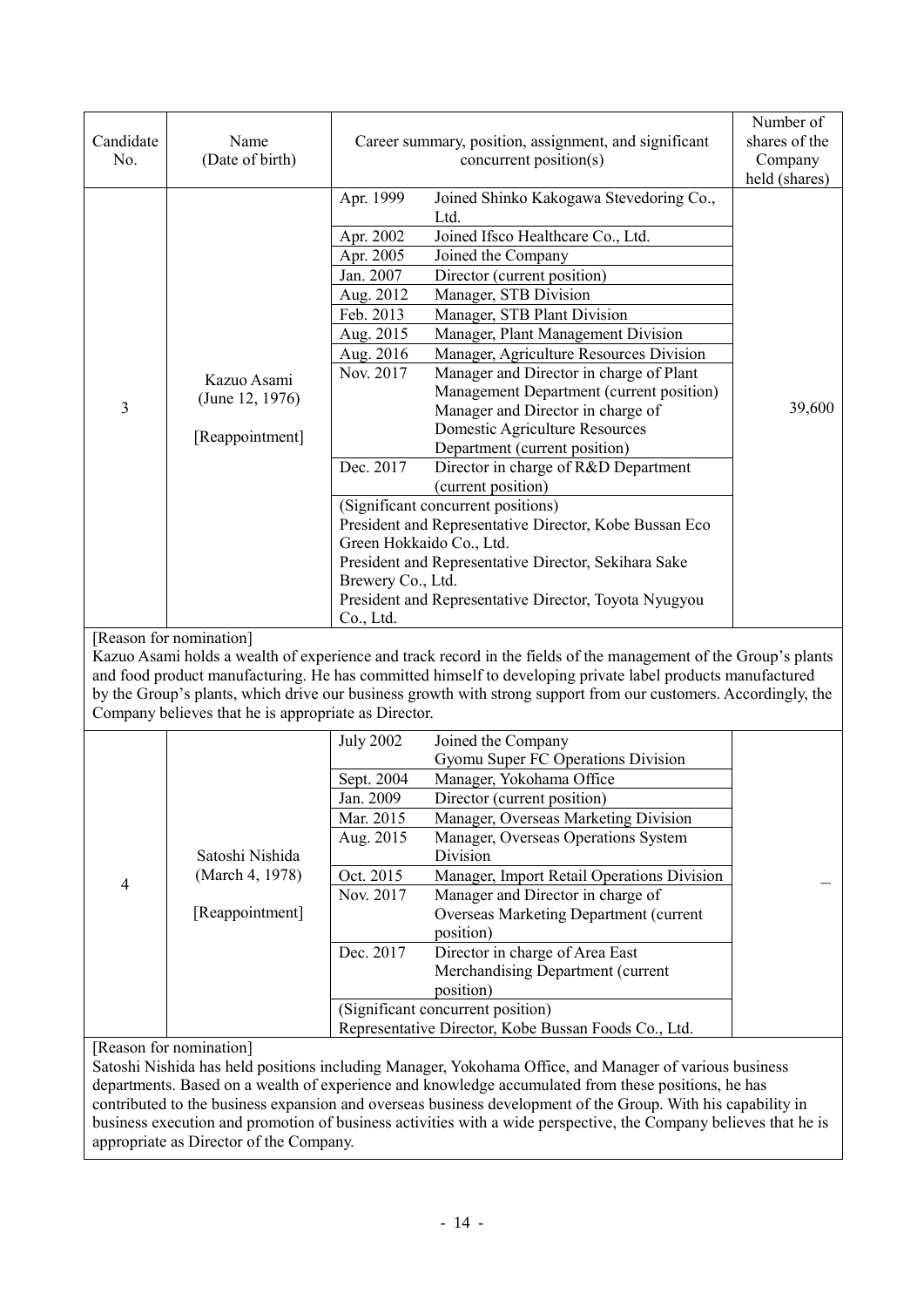| Candidate<br>No.                                                                                                                 | Name<br>(Date of birth)                 |           | Career summary, position, assignment, and significant<br>concurrent position(s) | Number of<br>shares of the<br>Company<br>held (shares) |
|----------------------------------------------------------------------------------------------------------------------------------|-----------------------------------------|-----------|---------------------------------------------------------------------------------|--------------------------------------------------------|
|                                                                                                                                  |                                         | Apr. 2000 | Joined Iris Ohyama Inc.                                                         |                                                        |
|                                                                                                                                  |                                         | June 2003 | Joined the Company                                                              |                                                        |
|                                                                                                                                  |                                         | Apr. 2015 | Manager, Yokohama Office (current                                               |                                                        |
|                                                                                                                                  |                                         |           | position)                                                                       |                                                        |
|                                                                                                                                  |                                         | Jan. 2016 | Representative Director, Kobe Bussan                                            |                                                        |
|                                                                                                                                  |                                         |           | Foods LLC                                                                       |                                                        |
|                                                                                                                                  |                                         | Nov. 2016 | Manager, Gyomu Super Kanto FC                                                   |                                                        |
|                                                                                                                                  |                                         |           | <b>Operations Division</b>                                                      |                                                        |
|                                                                                                                                  |                                         |           | Manager, Kanto FC Marketing Division                                            |                                                        |
|                                                                                                                                  |                                         | Nov. 2017 | Manager, Gyomu Super FC Operations                                              |                                                        |
|                                                                                                                                  |                                         |           | Department, Area West Sales Division                                            |                                                        |
|                                                                                                                                  | Akihito Watanabe<br>(November 13, 1977) |           | (current position)                                                              |                                                        |
|                                                                                                                                  |                                         |           | Manager, FC Marketing Department, Area                                          |                                                        |
| 5                                                                                                                                |                                         |           | West Sales Division (current position)                                          | 3,800                                                  |
|                                                                                                                                  |                                         |           | Manager, Gyomu Super FC Operations                                              |                                                        |
|                                                                                                                                  | [Reappointment]                         |           | Department, Area East Sales Division                                            |                                                        |
|                                                                                                                                  |                                         |           | (current position)                                                              |                                                        |
|                                                                                                                                  |                                         |           | Manager, FC Marketing Department, Area                                          |                                                        |
|                                                                                                                                  |                                         |           | East Sales Division (current position)                                          |                                                        |
|                                                                                                                                  |                                         | Jan. 2018 | Director (current position)                                                     |                                                        |
|                                                                                                                                  |                                         | Feb. 2018 | Director in charge of Area East Sales                                           |                                                        |
|                                                                                                                                  |                                         |           | Division (current position)                                                     |                                                        |
|                                                                                                                                  |                                         | Apr. 2018 | Manager, Delicatessen Business                                                  |                                                        |
|                                                                                                                                  |                                         |           | Department (current position)                                                   |                                                        |
|                                                                                                                                  |                                         | Oct. 2019 | Director in charge of Area West Sales                                           |                                                        |
|                                                                                                                                  |                                         |           | Division (current position)                                                     |                                                        |
|                                                                                                                                  |                                         |           | Manager, Customer Service Promotion                                             |                                                        |
|                                                                                                                                  |                                         |           | Department (current)                                                            |                                                        |
| [Reason for nomination]<br>Akihito Watanabe has managed the Area West Sales Division and the Area East Sales Division, which the |                                         |           |                                                                                 |                                                        |

Akihito Watanabe has managed the Area West Sales Division and the Area East Sales Division, which the Group's mainstay Gyomu Super FC Operation Department and FC Marketing Department belong to, and contributed to the expansion of the Gyomu Super Business. He has also launched a new business as Manager, Delicatessen Business Department. Accordingly, the Company believes that he is appropriate as Director of the Company, who manage the expansion of the Group's business.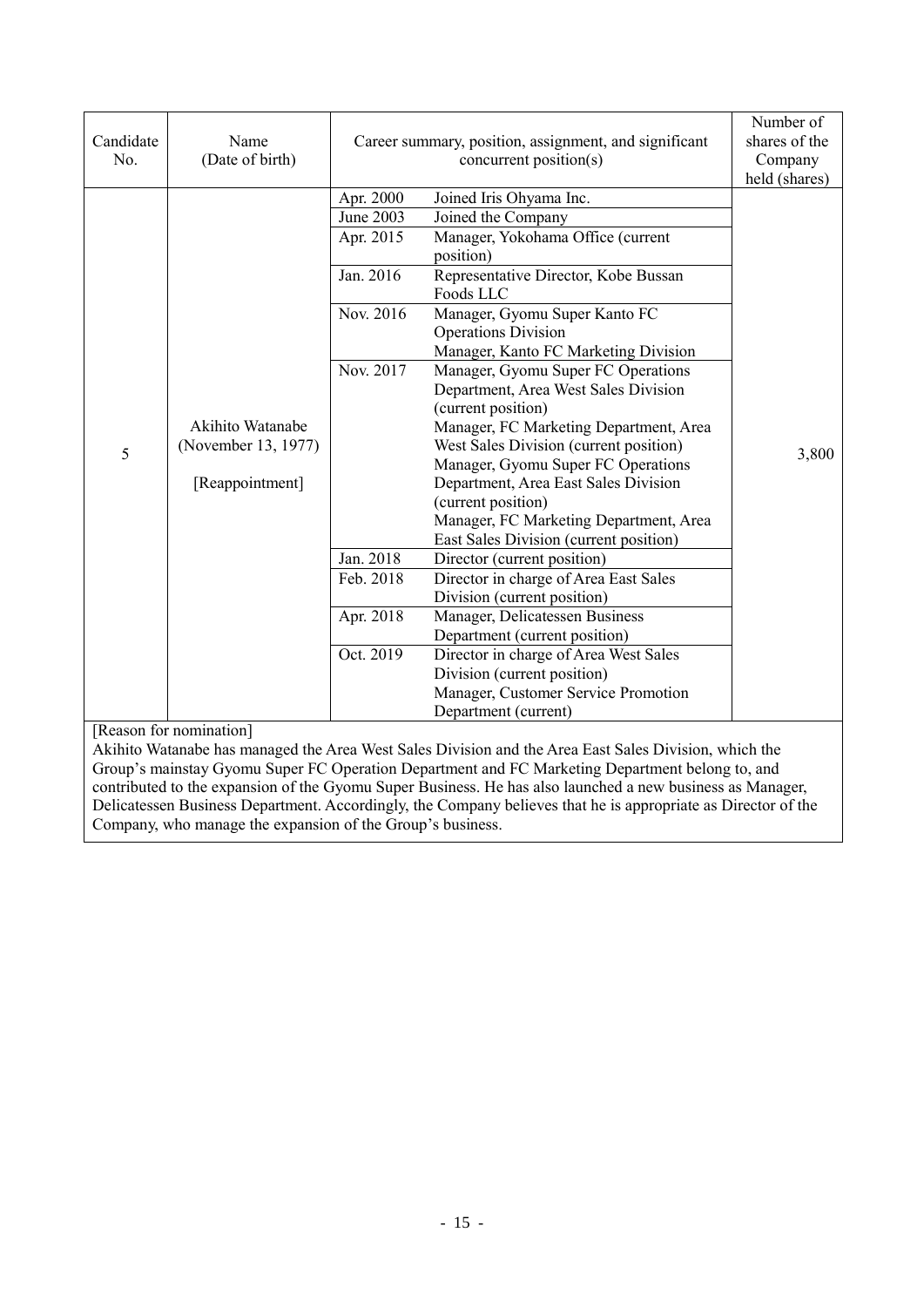| Candidate<br>No. | Name<br>(Date of birth)             |                                     | Career summary, position, assignment, and significant<br>concurrent position(s)                                                              | Number of<br>shares of the<br>Company<br>held (shares) |
|------------------|-------------------------------------|-------------------------------------|----------------------------------------------------------------------------------------------------------------------------------------------|--------------------------------------------------------|
| 6                | Yasuharu Kido<br>(December 3, 1970) | Mar. 1993<br>June 2002<br>Nov. 2009 | Joined Miwa Corporation<br>Joined Phoenix Electric Co., Ltd. (currently<br>Helios Techno Holding Co., Ltd.)<br>Joined Nidec Read Corporation | 200                                                    |
|                  | [New appointment]                   | Jan. 2018<br><b>July 2019</b>       | Joined the Company<br>Manager, Accounting Department (current<br>position)                                                                   |                                                        |

[Reason for nomination]

Yasuharu Kido holds a wealth of experience and expertise accumulated over long years of service in accounting, and has served as Manager, Accounting Department of the Company since 2019. In addition to the management and supervision of the division in charge, he has contributed to the growth of the Group's business by for example providing suggestions on business planning from the standpoint as Manager, Accounting Department. Accordingly, the Company believes that he is appropriate as Director of the Company.

Notes: 1. None of the candidates for Directors has any special conflicts of interest with the Company.

2. The job titles are those at the time of appointment.

3. The Company has concluded a directors and officers liability insurance (the "D&O insurance") contract stipulated in Article 430-3, Paragraph (1) of the Companies Act with an insurance company, covering legal damages and litigation expenses to be borne by the insureds due to execution of their duties (excluding certain cases that fall under the exemptions stipulated in the insurance contract). The Company bears the D&O insurance premium in full. If the candidates are reelected, they will be included in the insureds of the D&O insurance contract. The contract period of the D&O insurance is one (1) year, and we plan to renew it with a resolution of the Board of Directors before the expiration of that period.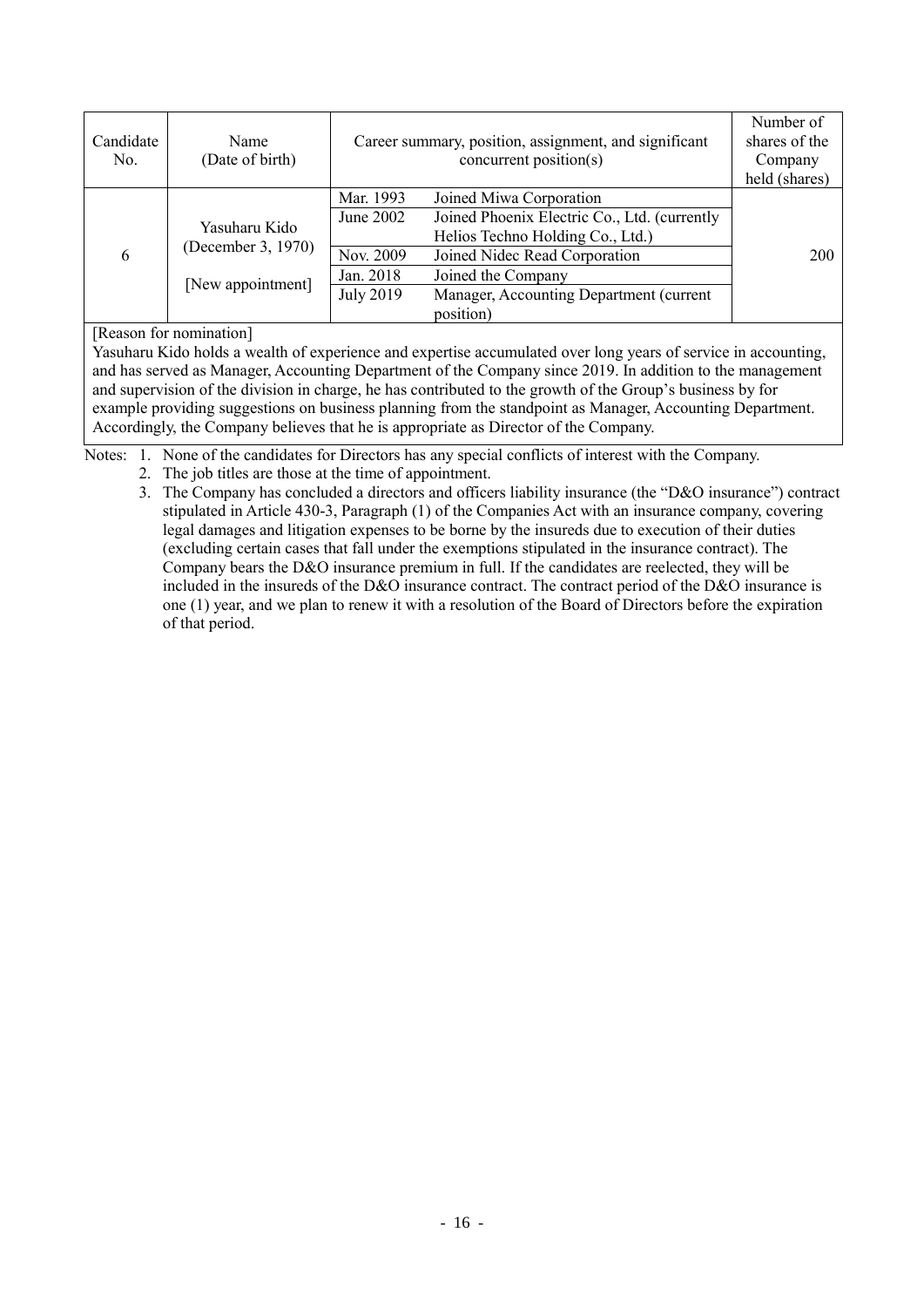**Proposal No. 4 – Election of Five (5) Directors Who are Audit and Supervisory Committee Members** 

The Company will transition to a company with an audit and supervisory committee if Proposal No. 2 – *Partial Amendments to the Articles of Incorporation* is approved as originally proposed. Therefore, the Company proposes to elect five (5) Directors who are Audit and Supervisory Committee Members. The Company has obtained the consent of the Board of Corporate Auditors to this proposal.

The resolution of this proposal shall take effect on the condition that the amendments to the Articles of Incorporation concerning Proposal No. 2 – *Partial Amendments to the Articles of Incorporation* takes effect.

The candidates for Directors who are Audit and Supervisory Committee Members are as follows.

| Candidate<br>No.                                                                                                                                                                                                                                                                                                                                                                                                                                                                                                                                                                                                                                                                | Name<br>(Date of birth)                                          |                                                                                         | Career summary, position, assignment, and significant<br>concurrent position(s)                                                                                                                                                                                                                                                                | Number of<br>shares of the<br>Company<br>held (shares) |
|---------------------------------------------------------------------------------------------------------------------------------------------------------------------------------------------------------------------------------------------------------------------------------------------------------------------------------------------------------------------------------------------------------------------------------------------------------------------------------------------------------------------------------------------------------------------------------------------------------------------------------------------------------------------------------|------------------------------------------------------------------|-----------------------------------------------------------------------------------------|------------------------------------------------------------------------------------------------------------------------------------------------------------------------------------------------------------------------------------------------------------------------------------------------------------------------------------------------|--------------------------------------------------------|
| 1                                                                                                                                                                                                                                                                                                                                                                                                                                                                                                                                                                                                                                                                               | Koichi Masada<br>(April 23, 1976)<br>[New appointment]           | May 1997<br>Apr. 2009<br>Nov. 2009<br>Apr. 2016<br>Sept. 2016<br>Dec. 2017<br>Jan. 2018 | Joined Hideo Yashima Certified Public Tax<br><b>Accountant Office</b><br>Joined Japan Air Tec Co., Ltd.<br>Joined the Company<br>Joined Awaji Tourism Development Public<br>Corporation<br>Joined the Company<br>Corporate Officer and Manager, Finance<br>Department (current position)<br>Substitute Corporate Auditor (current<br>position) | 4,000                                                  |
| [Reasons for nomination]<br>Having been involved in finance and accounting work for long years, he holds a wealth of experience and<br>professional knowledge. He has served as Substitute Corporate Auditor since 2018 in addition to Corporate<br>Officer and Manager, Finance Department since 2017. Accordingly, the Company believes that he is appropriate<br>as full-time Audit and Supervisory Committee Member of the Company.                                                                                                                                                                                                                                         |                                                                  |                                                                                         |                                                                                                                                                                                                                                                                                                                                                |                                                        |
| 2                                                                                                                                                                                                                                                                                                                                                                                                                                                                                                                                                                                                                                                                               | Mari Shibata<br>(Apr. 8, 1969)<br>[New appointment]<br>[Outside] | Apr. 1997<br>Oct. 2000<br>Oct. 2004                                                     | Registered as attorney at law and joined<br>Masahiko Takimoto Law Firm<br>Founded Flora Law Office<br>Corporate Auditor of the Company (current<br>position)<br>(Significant concurrent position)<br>Principal, Flora Law Office                                                                                                               | 48,000                                                 |
| [Reasons for nomination and the expected role]<br>As an attorney at law, she holds a wealth of experience and professional knowledge. She asks for necessary<br>explanations at the Board of Directors meetings from the objective standpoint based on her professional<br>knowledge. She has a thorough understanding of corporate legal affairs and has played her role as Outside<br>Corporate Auditor to make comments at the meetings of the Board of Directors or the Board of Corporate<br>Auditors. The Company expects that she will continue to fulfill such a role. Accordingly, the Company believes<br>that she is appropriate as Outside Director of the Company. |                                                                  |                                                                                         |                                                                                                                                                                                                                                                                                                                                                |                                                        |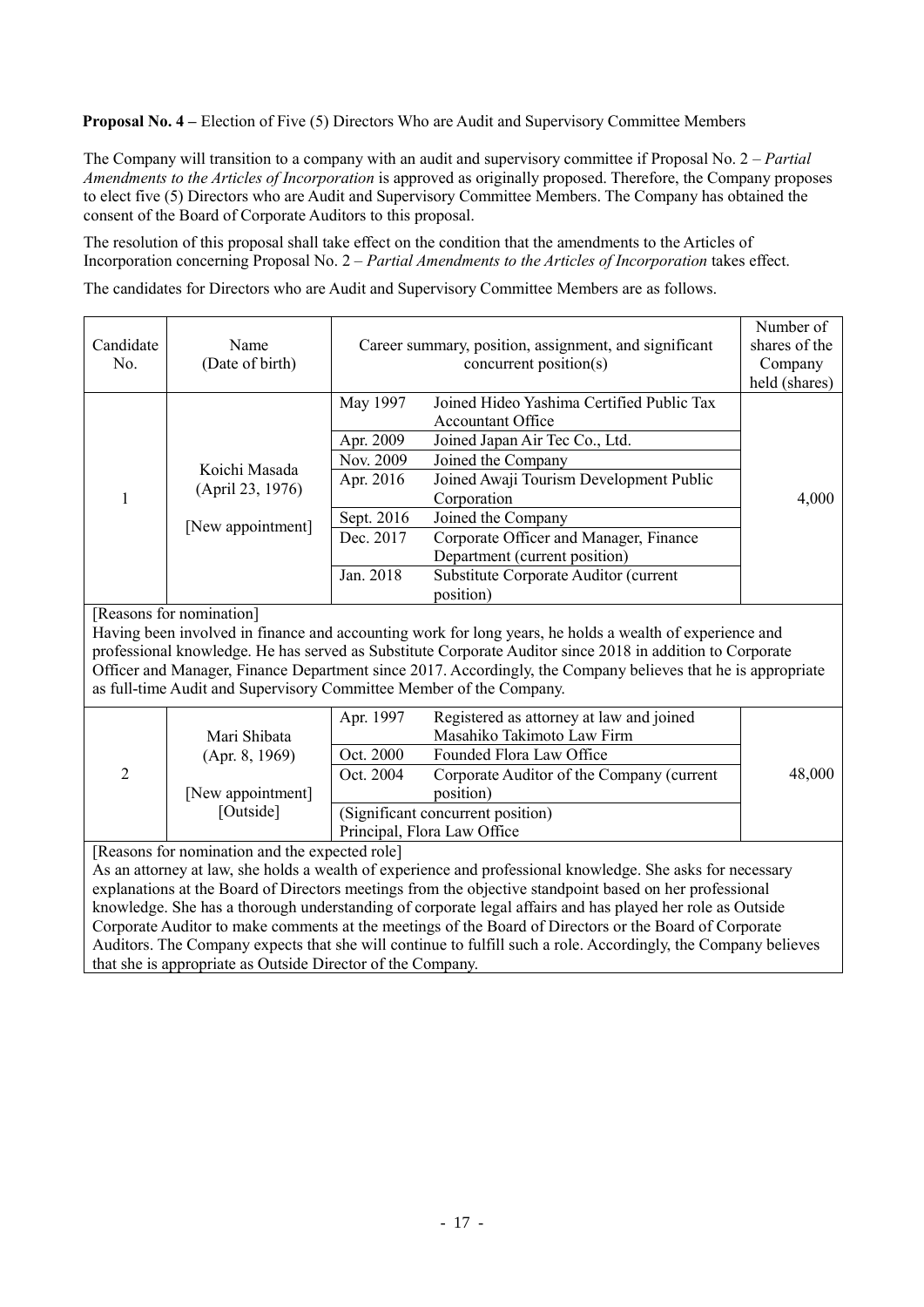| Candidate<br>No.                                                                                                  | Name<br>(Date of birth)                        | Career summary, position, assignment, and significant<br>concurrent position(s) |                                                                                                                                                                                                                                                                                                                                                                                                                                                                                                                                                                                    | Number of<br>shares of the<br>Company<br>held (shares) |
|-------------------------------------------------------------------------------------------------------------------|------------------------------------------------|---------------------------------------------------------------------------------|------------------------------------------------------------------------------------------------------------------------------------------------------------------------------------------------------------------------------------------------------------------------------------------------------------------------------------------------------------------------------------------------------------------------------------------------------------------------------------------------------------------------------------------------------------------------------------|--------------------------------------------------------|
|                                                                                                                   |                                                | Apr. 1981                                                                       | Joined Mitsubishi Trust and Banking<br>Corporation (currently Mitsubishi UFJ Trust<br>and Banking Corporation)                                                                                                                                                                                                                                                                                                                                                                                                                                                                     |                                                        |
|                                                                                                                   | Fusao Tabata<br>(Nov. 26, 1958)                | Aug. 1983                                                                       | Joined Tohmatsu, Awoki & Co. (currently<br>Deloitte Touche Tohmatsu LLC)                                                                                                                                                                                                                                                                                                                                                                                                                                                                                                           |                                                        |
| 3                                                                                                                 | [New appointment]                              | Sept. 2009                                                                      | Founded Tabata Certified Public Accountant<br>Office                                                                                                                                                                                                                                                                                                                                                                                                                                                                                                                               |                                                        |
|                                                                                                                   | [Outside]                                      | Jan. 2011                                                                       | Corporate Auditor of the Company (current<br>position)                                                                                                                                                                                                                                                                                                                                                                                                                                                                                                                             |                                                        |
|                                                                                                                   |                                                |                                                                                 | (Significant concurrent position)<br>Principal, Tabata Certified Public Accountant Office                                                                                                                                                                                                                                                                                                                                                                                                                                                                                          |                                                        |
|                                                                                                                   | [Reasons for nomination and the expected role] |                                                                                 | As a certified public accountant, he holds a high level of understanding and a wealth of knowledge in accounting<br>as well as practical experience in finance and accounting audits. From an objective standpoint backed by his<br>expertise he has fulfilled his role as Outside Corporate Auditor to ask for necessary explanations at the Board of<br>Directors meetings. Given that he has played a significant role in the past, the Company expects that he will<br>continue to fulfill such a role and believes that he is appropriate as Outside Director of the Company. |                                                        |
|                                                                                                                   |                                                | Apr. 1996                                                                       | Joined Daihyaku Mutual Life Insurance<br>Company                                                                                                                                                                                                                                                                                                                                                                                                                                                                                                                                   |                                                        |
|                                                                                                                   | Takeshi Ieki                                   | Oct. 2002                                                                       | Joined Deloitte Touche Tohmatsu Limited                                                                                                                                                                                                                                                                                                                                                                                                                                                                                                                                            |                                                        |
| $\overline{4}$                                                                                                    | (May 10, 1973)<br>[New appointment]            | Aug. 2010                                                                       | (Currently Deloitte Touche Tohmatsu LLC)<br>Principal, Ieki Certified Public Accountant<br>Office (current position)                                                                                                                                                                                                                                                                                                                                                                                                                                                               |                                                        |
|                                                                                                                   | [Outside]                                      | Jan. 2016                                                                       | Director of the Company (current position)<br>(Significant concurrent position)                                                                                                                                                                                                                                                                                                                                                                                                                                                                                                    |                                                        |
|                                                                                                                   |                                                |                                                                                 | Principal, Ieki Certified Public Accountant Office                                                                                                                                                                                                                                                                                                                                                                                                                                                                                                                                 |                                                        |
| [Reasons for nomination and the expected role]                                                                    |                                                |                                                                                 |                                                                                                                                                                                                                                                                                                                                                                                                                                                                                                                                                                                    |                                                        |
| As a certified public accountant, he has a high level of understanding and a wealth of knowledge in accounting as |                                                |                                                                                 |                                                                                                                                                                                                                                                                                                                                                                                                                                                                                                                                                                                    |                                                        |
| well as practical experience. He has fulfilled his role as an Outside Director to supervise the Company's         |                                                |                                                                                 |                                                                                                                                                                                                                                                                                                                                                                                                                                                                                                                                                                                    |                                                        |
| management, provide appropriate advice, and ask for necessary explanations at the Board of Directors meetings.    |                                                |                                                                                 |                                                                                                                                                                                                                                                                                                                                                                                                                                                                                                                                                                                    |                                                        |
| The Company expects that he will continue to fulfill such a role. Accordingly, the Company believes that he is    |                                                |                                                                                 |                                                                                                                                                                                                                                                                                                                                                                                                                                                                                                                                                                                    |                                                        |
| appropriate as Outside Director of the Company.                                                                   |                                                |                                                                                 |                                                                                                                                                                                                                                                                                                                                                                                                                                                                                                                                                                                    |                                                        |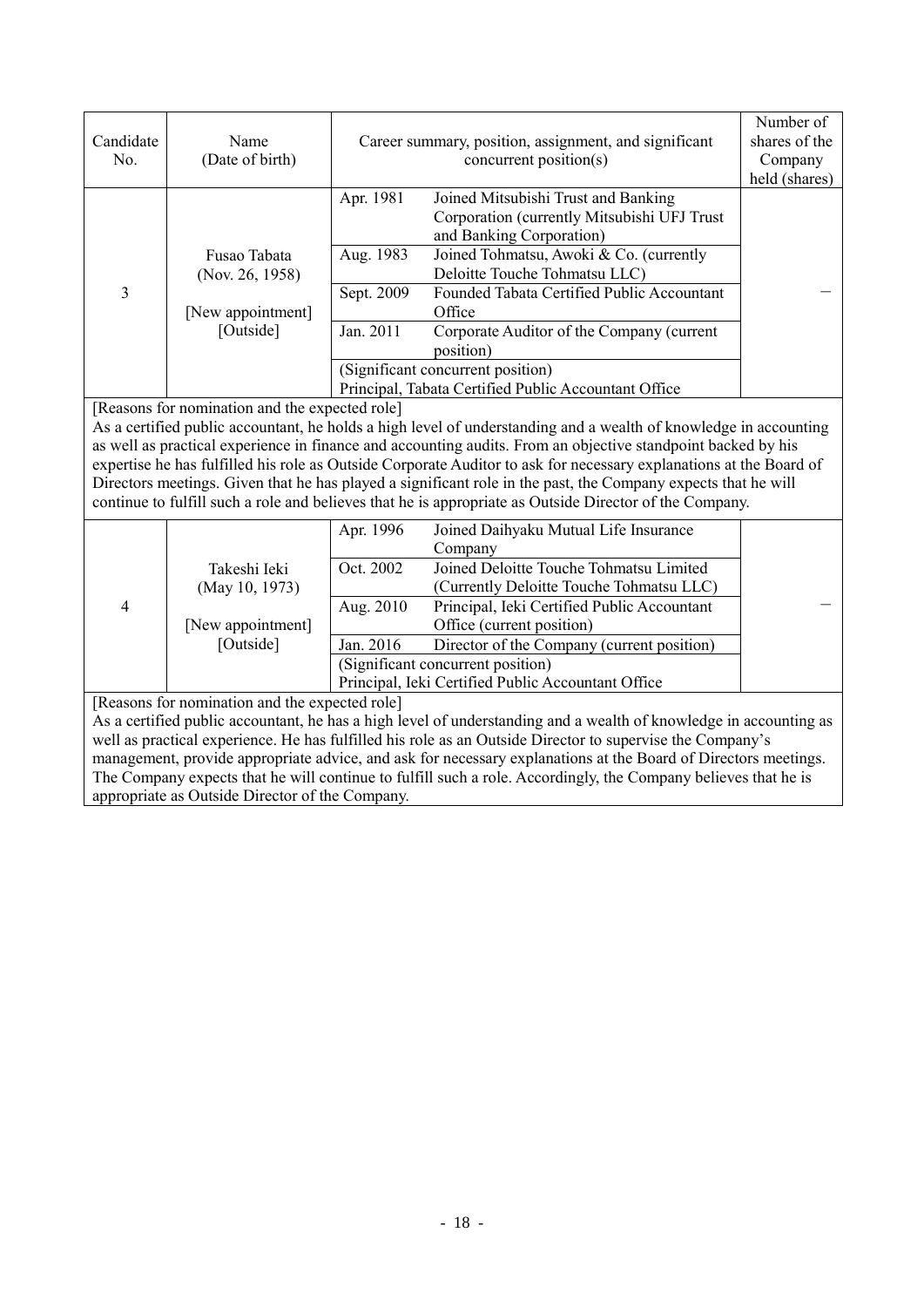| Candidate<br>No.                                                                                               | Name<br>(Date of birth)                                                | Career summary, position, assignment, and significant<br>concurrent position(s)                                                                                                                                                                                                                                                                                                                                                                                                                                                                                                                                                                                          | Number of<br>shares of the<br>Company<br>held (shares) |  |
|----------------------------------------------------------------------------------------------------------------|------------------------------------------------------------------------|--------------------------------------------------------------------------------------------------------------------------------------------------------------------------------------------------------------------------------------------------------------------------------------------------------------------------------------------------------------------------------------------------------------------------------------------------------------------------------------------------------------------------------------------------------------------------------------------------------------------------------------------------------------------------|--------------------------------------------------------|--|
| 5                                                                                                              | Sachiko Nomura<br>(December 31,1973)<br>[New appointment]<br>[Outside] | Apr. 2000<br>Registered as attorney at law and joined<br>Dojima Law Office<br>Outside Corporate Auditor, Shima Seiki<br>June 2015<br>MFG., Ltd.<br>Jan. 2018<br>Director of the Company (current position)<br>Outside Corporate Auditor, B&P Co., Ltd.<br>(current position)<br>June 2019<br>Outside Corporate Auditor, Shinobu Foods<br>Products Co., Ltd. (current position)<br>Outside Director, Shima Seiki MFG., Ltd.<br>(current position)<br>(Significant concurrent positions)<br>Partner, Dojima Law Office<br>Outside Corporate Auditor, B&P Co., Ltd. (current position)<br>Outside Corporate Auditor, Shinobu Foods Products Co.,<br>Ltd. (current position) |                                                        |  |
|                                                                                                                |                                                                        | Outside Director, Shima Seiki MFG., Ltd. (current position)                                                                                                                                                                                                                                                                                                                                                                                                                                                                                                                                                                                                              |                                                        |  |
| [Reasons for nomination and the expected role]                                                                 |                                                                        |                                                                                                                                                                                                                                                                                                                                                                                                                                                                                                                                                                                                                                                                          |                                                        |  |
| As an attorney, she holds a wealth of experience and professional knowledge. She asks for necessary            |                                                                        |                                                                                                                                                                                                                                                                                                                                                                                                                                                                                                                                                                                                                                                                          |                                                        |  |
| explanations at the Board of Directors meetings from the objective standpoint based on the professional        |                                                                        |                                                                                                                                                                                                                                                                                                                                                                                                                                                                                                                                                                                                                                                                          |                                                        |  |
| knowledge. She has a high level of expertise in corporate supervision for she serves as Auditor or Director at |                                                                        |                                                                                                                                                                                                                                                                                                                                                                                                                                                                                                                                                                                                                                                                          |                                                        |  |
| several companies. She also has the qualities to reflect diverse perspectives and values in management and has |                                                                        |                                                                                                                                                                                                                                                                                                                                                                                                                                                                                                                                                                                                                                                                          |                                                        |  |
| played a significant role in the past. The Company expects that she will continue to fulfill such a role.      |                                                                        |                                                                                                                                                                                                                                                                                                                                                                                                                                                                                                                                                                                                                                                                          |                                                        |  |

Accordingly, the Company believes that she is appropriate as Outside Director of the Company.

Notes: 1. None of the candidates for Directors has any special conflicts of interest with the Company.

- 2. The job titles are those at the time of appointment.
- 3. Ms. Mari Shibata, Mr. Fusao Tabata, Mr. Takeshi Ieki, and Ms. Sachiko Nomura are the candidates for Outside Director.
- 4. The candidates for Outside Director Mr. Takeshi Ieki and Ms. Sachiko Nomura are the incumbent Outside Directors of the Company and will have served for six (6) years and four (4) years, respectively, at the conclusion of this General Meeting of Shareholders.
- 5. Under the provision of Article 427, Paragraph (1) of the Companies Act, the Company has entered into a limited liability agreement with Mr. Takeshi Ieki, Ms. Sachiko Nomura, Ms. Mari Shibata, and Mr. Fusao Tabata, which limits their liabilities for damages stipulated in Article 423, Paragraph (1) of the Act. The limit on liability for damages under these agreements is set at the minimum liability amounts provided for by laws and regulations. Those agreements will be kept if the candidates are reelected. The Company will enter into the same agreement with Mr. Koichi Masada if his appointment is approved.
- 6. The Company has concluded the D&O insurance contract stipulated in Article 430-3, Paragraph (1) of the Companies Act with an insurance company, covering legal damages and litigation expenses to be borne by the insureds due to execution of their duties (excluding certain cases that fall under the exemptions stipulated in the insurance contract). The Company bears the D&O insurance premium in full. If the candidates are reelected, they will be included in the insureds of the D&O insurance contract. The contract period of the D&O insurance is one (1) year, and we plan to renew it with a resolution of the Board of Directors before the expiration of that period.
- 7. The Company has designated and registered Mr. Takeshi Ieki and Ms. Sachiko Nomura as independent officers in accordance with the regulations of the Tokyo Stock Exchange. The Company will keep them as such if their reelections are formally approved. Ms. Mari Shibata and Mr. Fusao Tabata both qualify as independent officers stipulated by the Tokyo Stock Exchange and the Company will register them as independent officers after their elections are formally approved.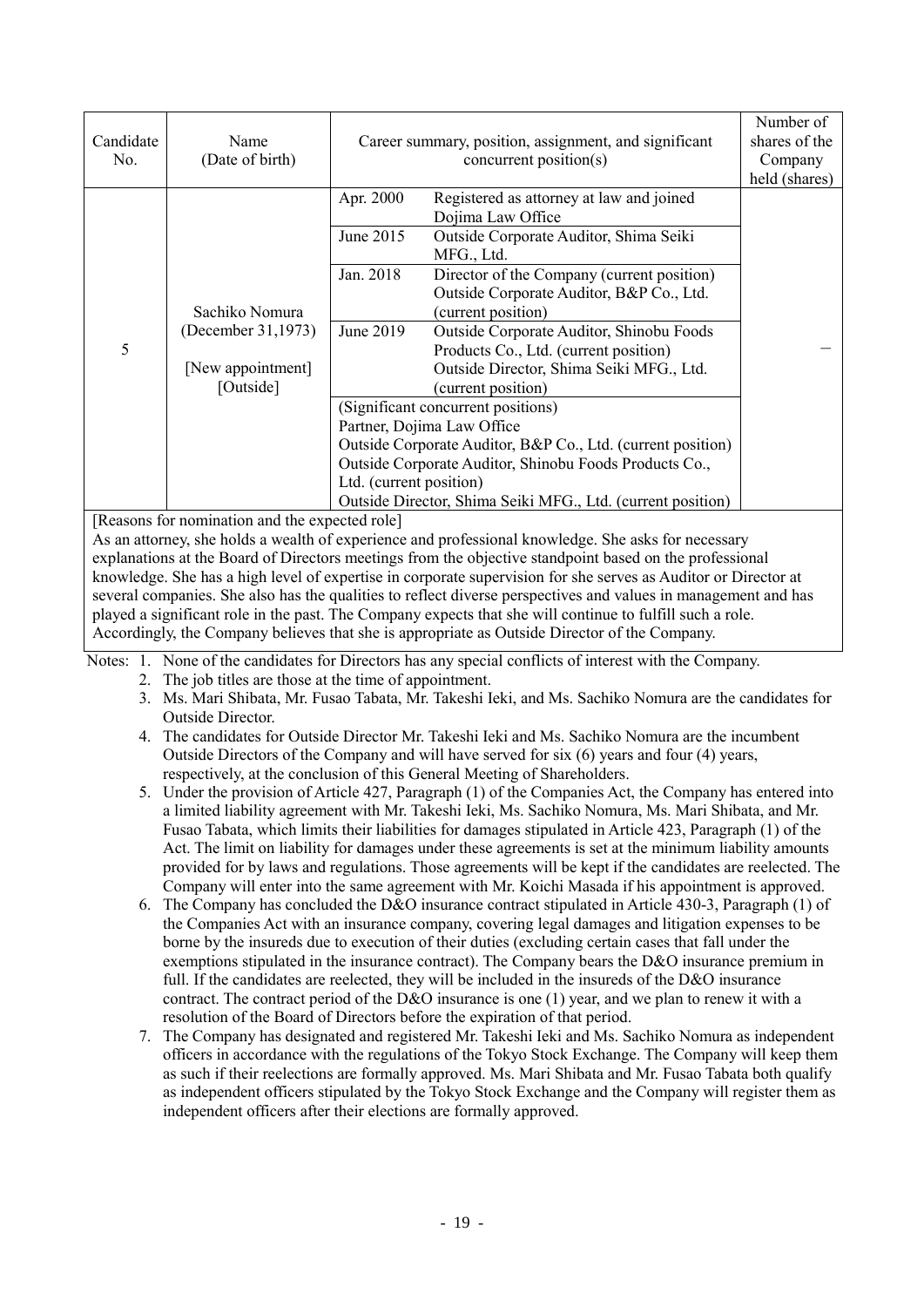### **Proposal No. 5 –** Determination of Amount of Remuneration for Directors (excluding Directors Who are Audit and Supervisory Committee Members)

The Company will transition to a company with an audit and supervisory committee if Proposal No. 2 – *Partial Amendments to the Articles of Incorporation* is approved as originally proposed.

The amount of remuneration for Directors of the Company has been capped at three hundred (300) million yen (including up to thirty (30) million yen for Outside Directors) per year since it was approved at the 32nd Annual General Meeting of Shareholders held on January 30, 2018. In conjunction with the Company's shift to a company with an audit and supervisory committee, the Company proposes to abolish this cap and newly set the remuneration amount for Directors (excluding Directors who are Audit and Supervisory Committee Members; the same shall apply hereinafter in this proposal) at up to five hundred (500) million yen (including up to thirty (30) million yen for Outside Directors) per year.

The Company's basic policy is that the remuneration for Directors after the shift to a company with an audit and supervisory committee shall work as a proper incentive for Directors to commit to achieving a sustainable growth of corporate value; the amounts of remuneration for individual Directors shall be set at appropriate levels taking into account their responsibilities and other conditions; and the remuneration shall be composed of basic remuneration and share-based payment. We believe that the content of this proposal is appropriate as it is necessary and reasonable enough to grant the remuneration, etc. for individual Directors in accordance with this policy, and is determined in consideration of various factors, such as the current remuneration amount for Directors, remuneration levels of companies of similar size, and the recent economic conditions.

The amount of remuneration for Directors shall not include the employee salary portion for Directors who concurrently serve as employees, as has been the case in the past.

The Company currently has nine (9) Directors (of which two (2) are Outside Directors). If Proposal No. 2 – *Partial Amendments to Articles of Incorporation* and Proposal No. 3 – *Election of Six (6) Directors (excluding Directors Who are Audit and Supervisory Committee Members)* are approved as originally proposed, the Company will have six (6) Directors (of which none will be Outside Director).

The resolution of this proposal shall take effect on the condition that the amendments to the Articles of Incorporation concerning Proposal No. 2 – *Partial Amendments to the Articles of Incorporation* take effect.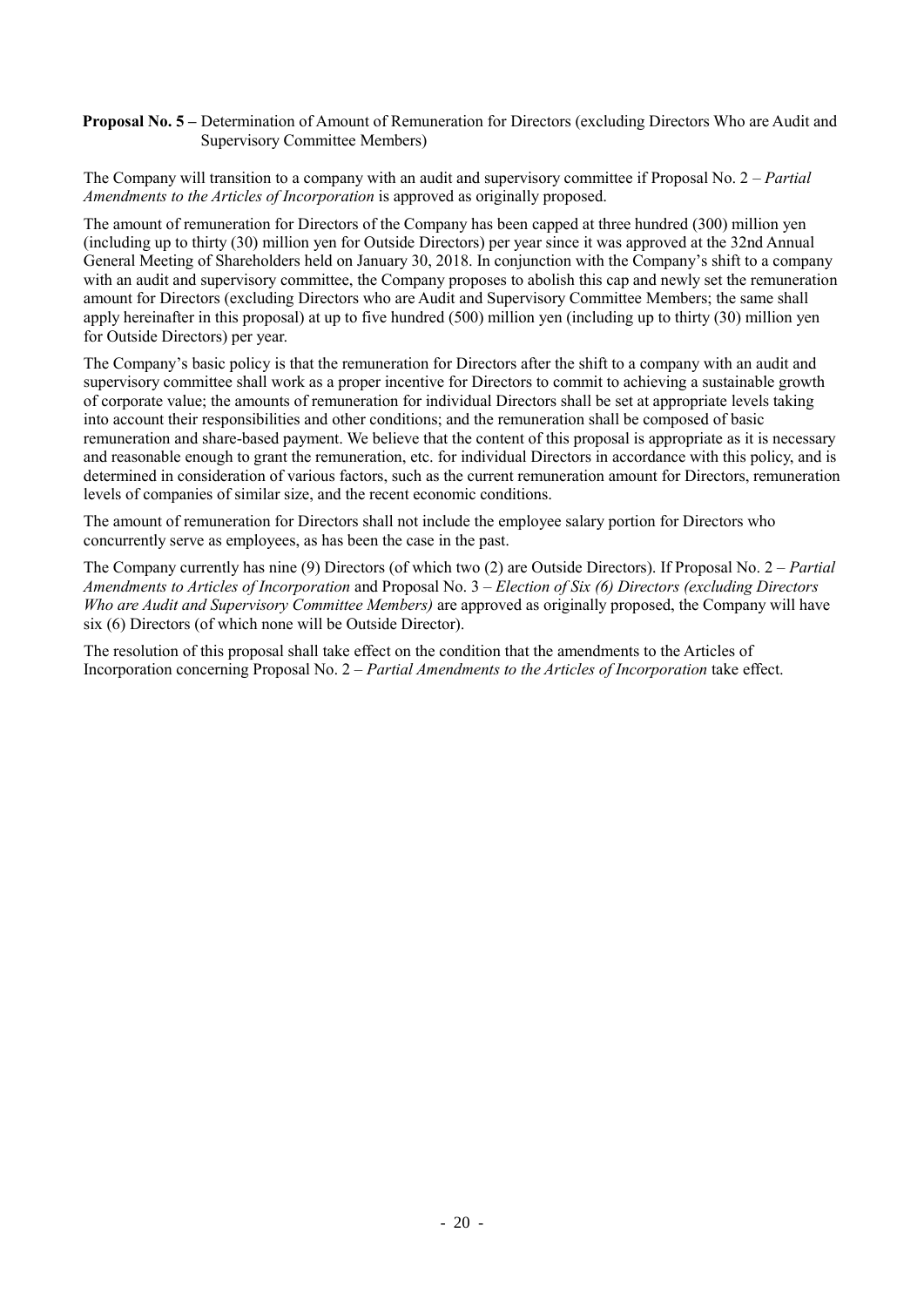#### **Proposal No. 6 –** Determination of Amount of Remuneration for Directors Who are Audit and Supervisory Committee Members

The Company will transition to a company with an audit and supervisory committee if Proposal No. 2 – *Partial Amendments to the Articles of Incorporation* is approved as originally proposed.

Accordingly, the Company proposes that the amount of remuneration, including Directors' bonuses, for Directors who are Audit and Supervisory Committee Members be capped at one hundred (100) million yen per year, in consideration of various factors, such as the recent economic conditions.

The amount of remuneration proposed in this proposal has been deemed appropriate in light of the Company's business size, the levels of remuneration paid to Directors, responsibilities of Directors who are Audit and Supervisory Committee Members, and other conditions.

If Proposal No. 2 – *Partial Amendments to Articles of Incorporation* and Proposal No. 4 – *Election of Five (5) Directors Who are Audit and Supervisory Committee Members* are approved as originally proposed, the Company will have five (5) Directors who are Audit and Supervisory Committee Members subject to this proposal.

The resolution of this proposal shall take effect on the condition that the amendments to the Articles of Incorporation concerning Proposal No. 2 – *Partial Amendments to the Articles of Incorporation* take effect.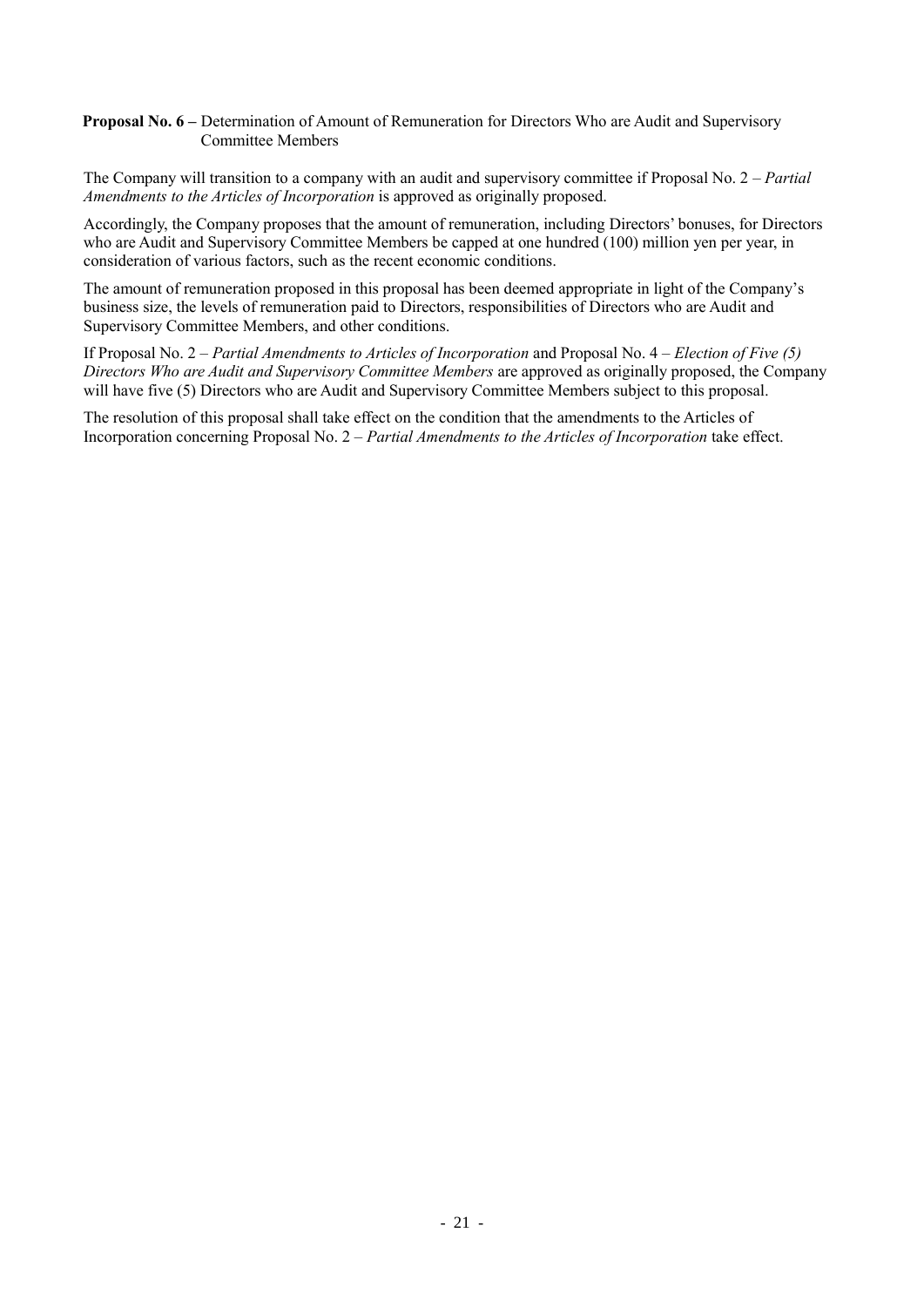**Proposal No. 7 –** Determination of Details of Share-based Payment Plan for Directors (excluding Directors Who are Audit and Supervisory Committee Members)

1. Reasons for the proposal and reasons for the appropriateness of the payment plan The Company will transition to a company with an audit and supervisory committee if Proposal No. 2 – *Partial Amendments to the Articles of Incorporation* is approved as originally proposed.

At the 32nd Annual General Meeting of Shareholders held on January 30, 2018, the Company obtained approval to introduce a share-based payment plan for Directors (excluding Outside Directors; hereinafter, the "Plan"), which has been valid until today. The purpose of introducing the Plan was to further clarify the link between the remuneration for Directors and the Company's stock value, and to raise awareness among Directors of contributing to improving the Company's business performance and increasing its corporate value in the medium to long term by sharing benefits and risks associated with stock price fluctuations with shareholders. In conjunction with the Company's shift to a company with an audit and supervisory committee, the Company once again seeks approval for introducing (continuing) the Plan for Directors (excluding Directors who are Audit and Supervisory Committee Members and Outside Directors; the same shall apply hereinafter in this proposal).

The resolution of this proposal shall take effect on the condition that the amendments to the Articles of Incorporation concerning Proposal No. 2 – *Partial Amendments to the Articles of Incorporation* take effect. The Company proposes that the details of the Plan be entrusted to the Board of Directors within the maximum amount specified in 2. below.

This proposal is separate from the maximum amount of remuneration for which approval is requested in Proposal No. 5 – *Determination of Amount of Remuneration for Directors (excluding Directors Who are Audit and Supervisory Committee Members)*. This proposal is to once again seek approval for introducing (continuing) the Plan in conjunction with the Company's shift to a company with an audit and supervisory committee. Meanwhile, we believe that this proposal is appropriate as the details of the Plan are effectively the same as those already approved, and are consistent with the basic policy on the amount of remuneration for Directors set to work as a proper incentive for Directors to commit to fulfilling their responsibilities and other duties as Directors and achieving a sustainable growth of corporate value.

The Company currently has seven (7) Directors who are eligible for the Plan. If Proposal No. 2 – *Partial Amendments to the Articles of Incorporation* and Proposal No. 3 – *Election of Six (6) Directors (excluding Directors Who are Audit and Supervisory Committee Members)* are approved as originally proposed, the Company will have six (6) Directors eligible for the Plan.

- 2. Amount and details of remuneration, etc. under the Plan
- (1) Outline of the Plan

The Plan is a share-based payment plan under which shares of the Company will be acquired through a trust (hereinafter, the "Trust") using cash contributed by the Company, and a number of shares of the Company will be delivered to each Director through the Trust in accordance with the number of points they have been awarded by the Company.

In principle, Directors will receive delivery of shares of the Company upon their retirement from office as **Director** 

| Individuals eligible for the Plan<br>(i)                                                                                                                       | Directors of the Company (excluding Directors who are Audit<br>and Supervisory Committee Members and Outside Directors) |
|----------------------------------------------------------------------------------------------------------------------------------------------------------------|-------------------------------------------------------------------------------------------------------------------------|
| Initial trust period<br>(i)                                                                                                                                    | Five (5) years from March 30, 2018 to March 31, 2023                                                                    |
| (iii) Maximum amount of cash contributed<br>by the Company as funds to acquire<br>shares of the Company during the<br>initial trust period referred to in (ii) | Four hundred (400) million yen in total                                                                                 |
| (iv) Method of acquiring shares of the<br>Company                                                                                                              | Acquired through the exchange market (including after-hours<br>trading) or subscription to disposal of treasury shares  |
| Maximum total number of points to be<br>(v)<br>awarded to Directors referred to in (i)                                                                         | 80,000 points (equivalent to 80,000 shares after the stock split<br>conducted in 2018) per year                         |
| (vi) Criteria for awarding points                                                                                                                              | Points will be awarded according to the positions of eligible<br>Directors                                              |
| (vii) Timing of delivery of shares of the<br>Company to Directors referred to in (i)                                                                           | In principle, upon their retirement from office                                                                         |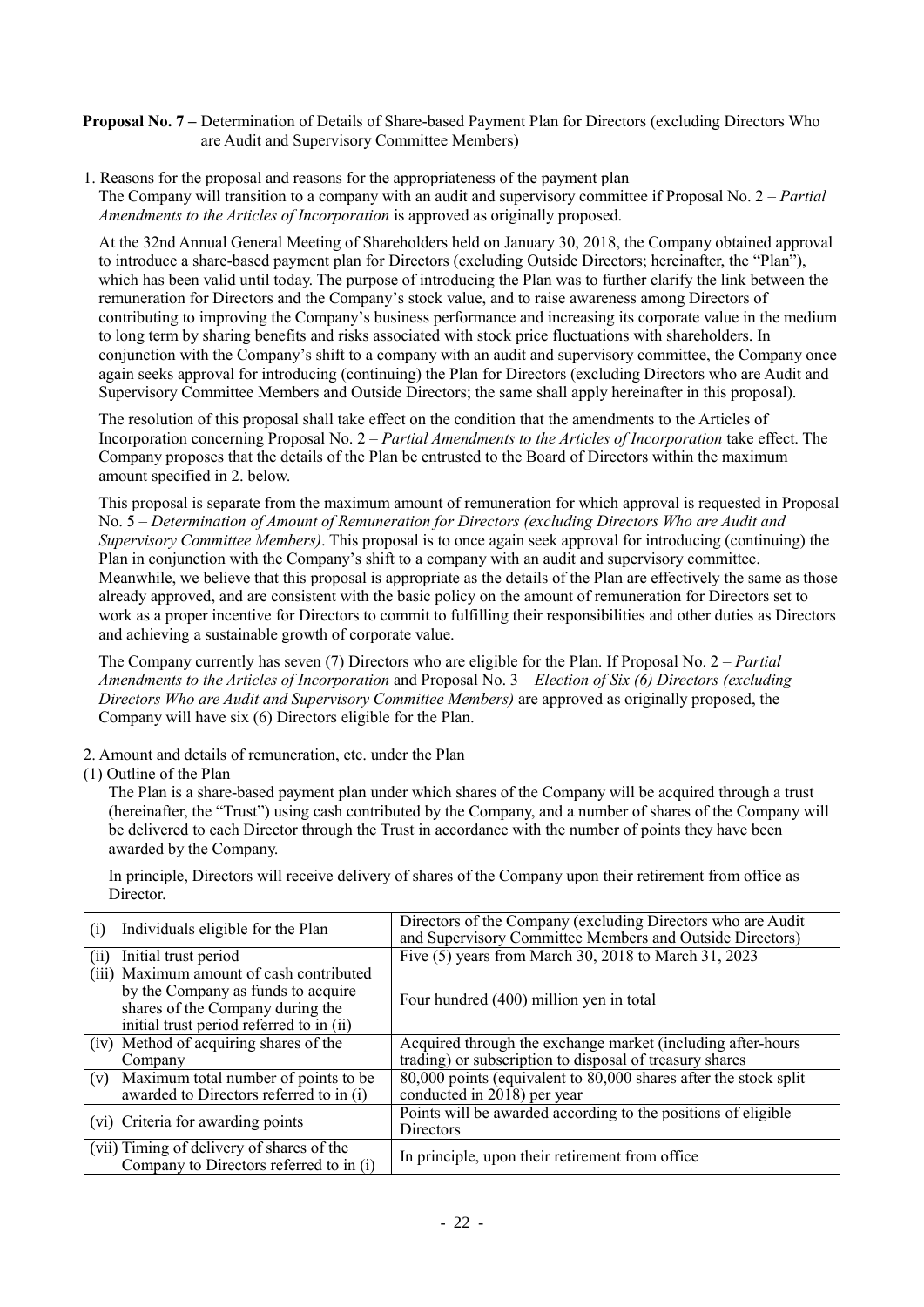(2) Maximum amount of cash to be contributed by the Company

The initial trust period of the Trust shall be approximately five (5) years. The Company shall establish the Trust (already established) with Directors who satisfy certain requirements as its beneficiaries and contribute funds to acquire the Company Shares necessary to deliver the shares to Directors under the Plan during the trust period in cash of up to four hundred (400) million yen as remuneration for Directors who will be in office during the applicable period. The Trust shall acquire shares of the Company using cash entrusted by the Company through the exchange market (including after-hours trading) or subscription to disposal of the Company's treasury shares.

Note: The actual amount of cash entrusted to the Trust by the Company includes an estimated amount to cover necessary expenses, such as trust fees and trust administrator fees, in addition to the funds to acquire shares of the Company described above.

Upon expiration of the trust period (or the extended trust period if the trust period is extended and the Plan is continued through the following procedures), the Board of Directors of the Company may decide to extend the trust period (including effective extension of the trust period by transferring the assets in the Trust to another trust established by the Company for the same purpose; the same shall apply hereinafter) and continue the Plan. In this case, the Company shall contribute to the Trust an additional cash in the maximum amount of eighty (80) million yen multiplied by the number of years by which the trust period will be extended as additional funds to acquire shares of the Company necessary to deliver the shares to Directors under the Plan. At the same time, the applicable period shall be extended in accordance with the continuation of the Plan and the extension of the trust period. During the extended trust period, the Company shall continue to award points as described in (i) of (3) below and deliver shares of the Company as described in (iii) of (3) below.

Furthermore, even if points are not continued to be awarded as described above, if, at the expiration of the trust period, there are any Directors to whom points have already been awarded and who have not yet retired from office, the trust period of the Trust may be extended until such Directors retire and the delivery of shares of the Company is complete.

(3) Calculation method and maximum number of shares of the Company to be delivered to Directors

(i) Method of awarding points to Directors, etc.

In accordance with the Share Delivery Rules established by the Board of Directors of the Company, the Company shall award points to each Director on the dates stipulated in the Share Delivery Rules during the trust period according to their positions. However, the total number of points to be awarded to Directors by the Company shall be no more than 80,000 points (equivalent to 80,000 shares after the stock split conducted in 2018) per year.

(ii) Delivery of shares of the Company according to the number of points awarded Directors shall receive the delivery of shares of the Company according to the number of points awarded as

described in (i) above, following the procedures described in (iii) below. One (1) point shall correspond to one (1) share of the Company. However, in the event of stock split or stock consolidation of shares of the Company or any other event where it is deemed reasonable to adjust the number of shares of the Company to be delivered, the Company shall make reasonable adjustments according to such split ratio, consolidation ratio or the like.

(iii) Delivery of shares of the Company to Directors

Shares of the Company referred to in (ii) above shall be delivered to each Director through the Trust upon their retirement from office by taking the prescribed beneficiary determination procedures. However, a certain percentage of shares of the Company shall be sold and converted into cash within the Trust, and the cash shall be delivered to each Director instead of shares of the Company. The Company may deliver cash instead of shares of the Company if those in the Trust are converted into cash due to a settlement for subscription to a tender offer, or other events.

(4) Exercise of voting rights

Voting rights for shares of the Company within the Trust shall, without exception, not be exercised in accordance with an instruction given by the trust administrator who is independent of the Company and its officers. This is intended to ensure neutrality of the Company's management in relation to the exercise of voting rights for shares of the Company within the Trust.